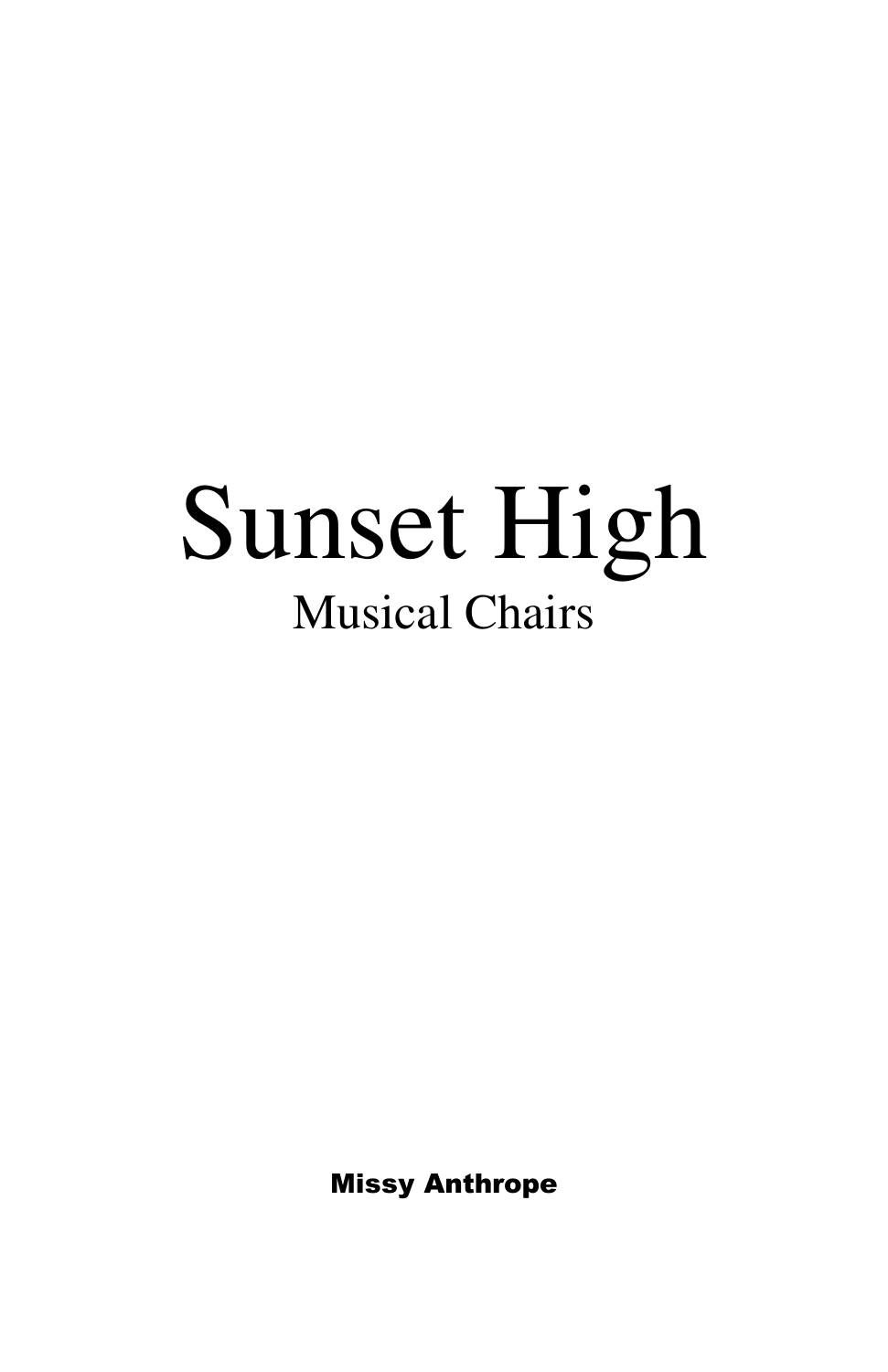#### Text copyright 2010 by Missy Anthrope

All rights reserved.

In association with Emo Rawr Productions.

No part of this publication may be reproduced, stored in a retrieval system, or transmitted in any form or by any means, electronic, mechanical, photocopying, recording, or otherwise, without written permission of the author. For information regarding permission, please go to http://emorawr.com and submit your query via the contact form.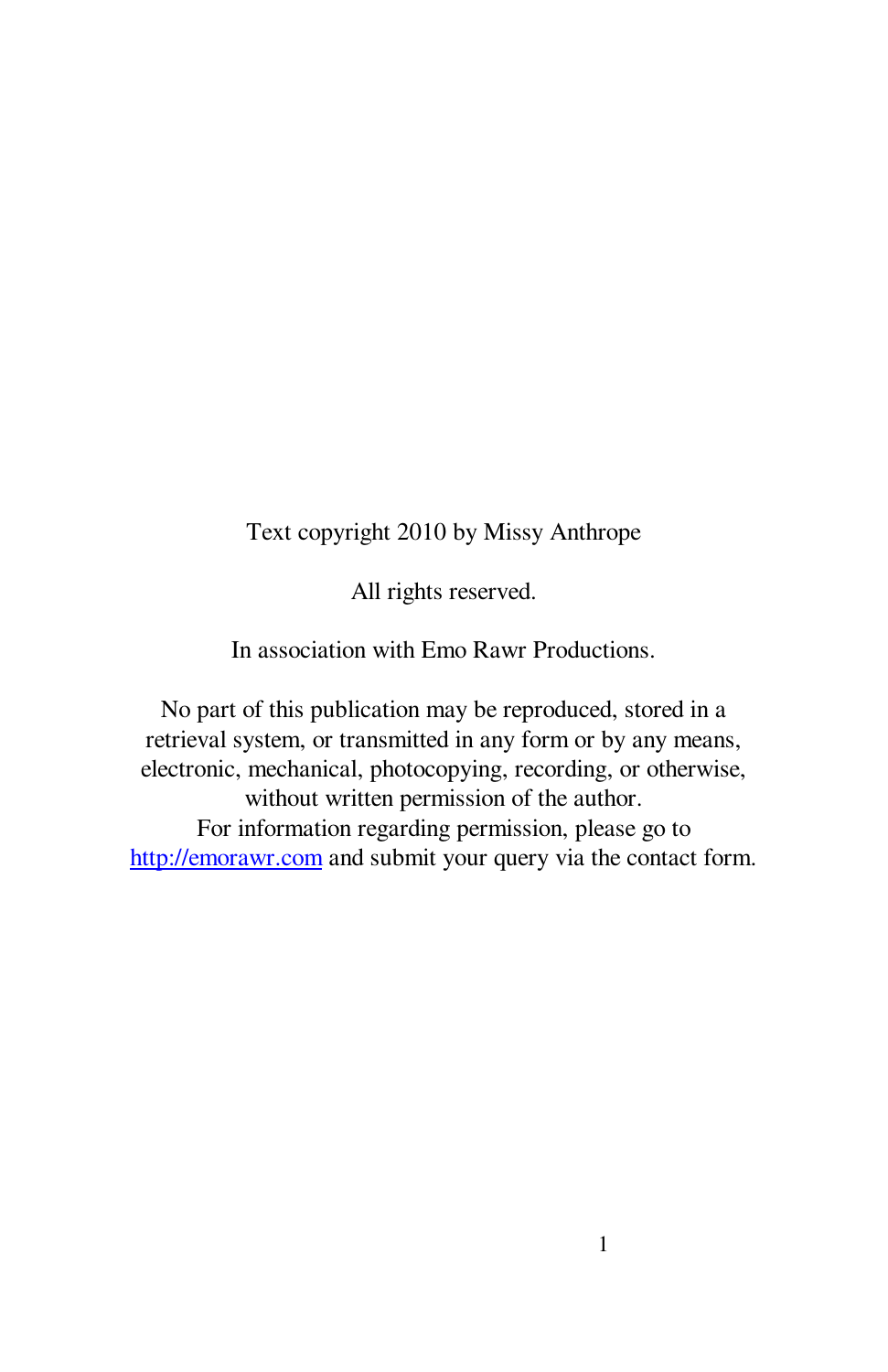This series is dedicated to all of Emo Rawr's loyal fans.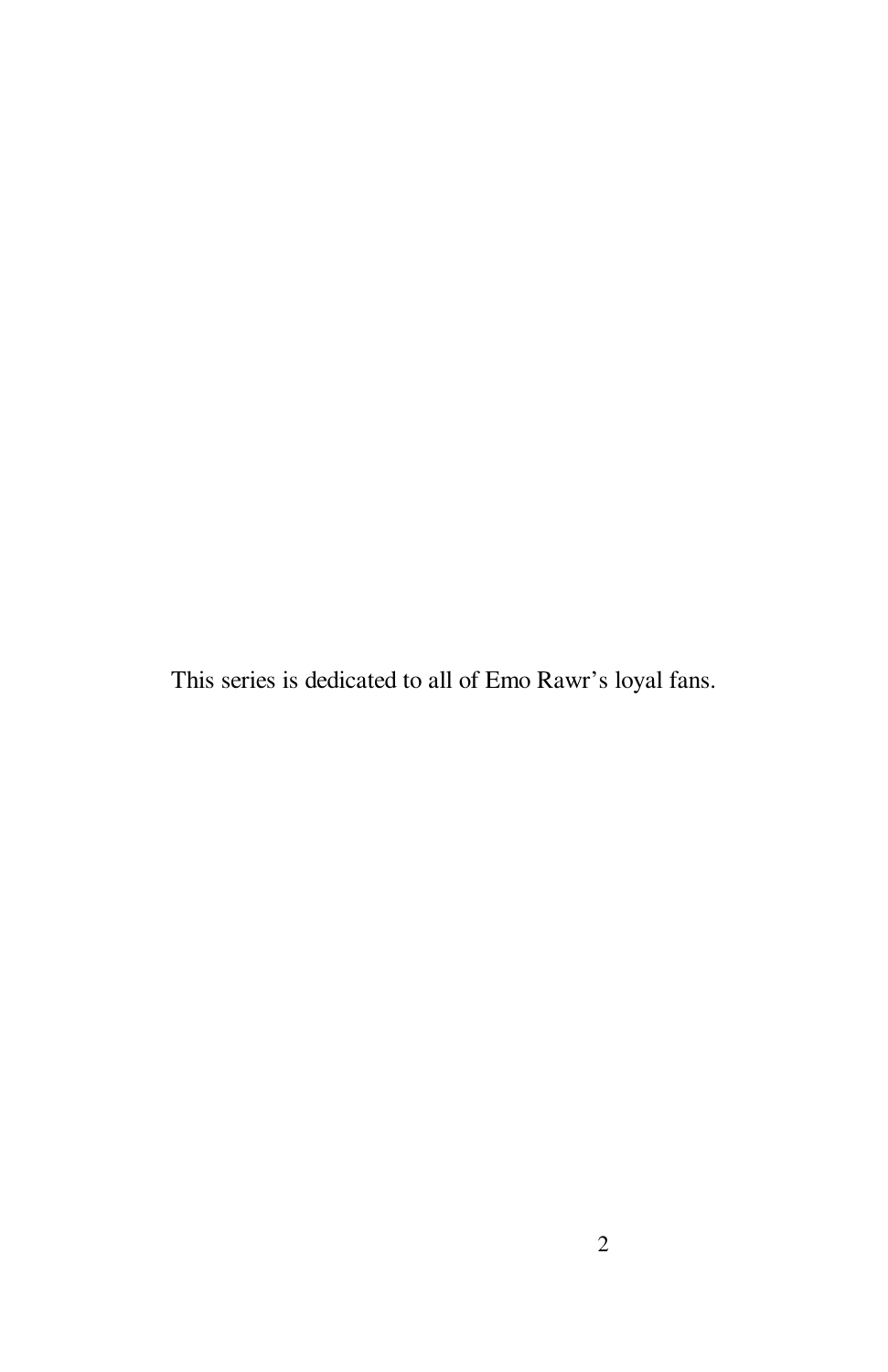#### **Contents**

Choosing A Victim - 4

A Distraction - 9

Embarrassed - 12

Keep it Moving - 15

Ignored - 17

Fight - 20

A Piece of Paper - 26

Finally - 28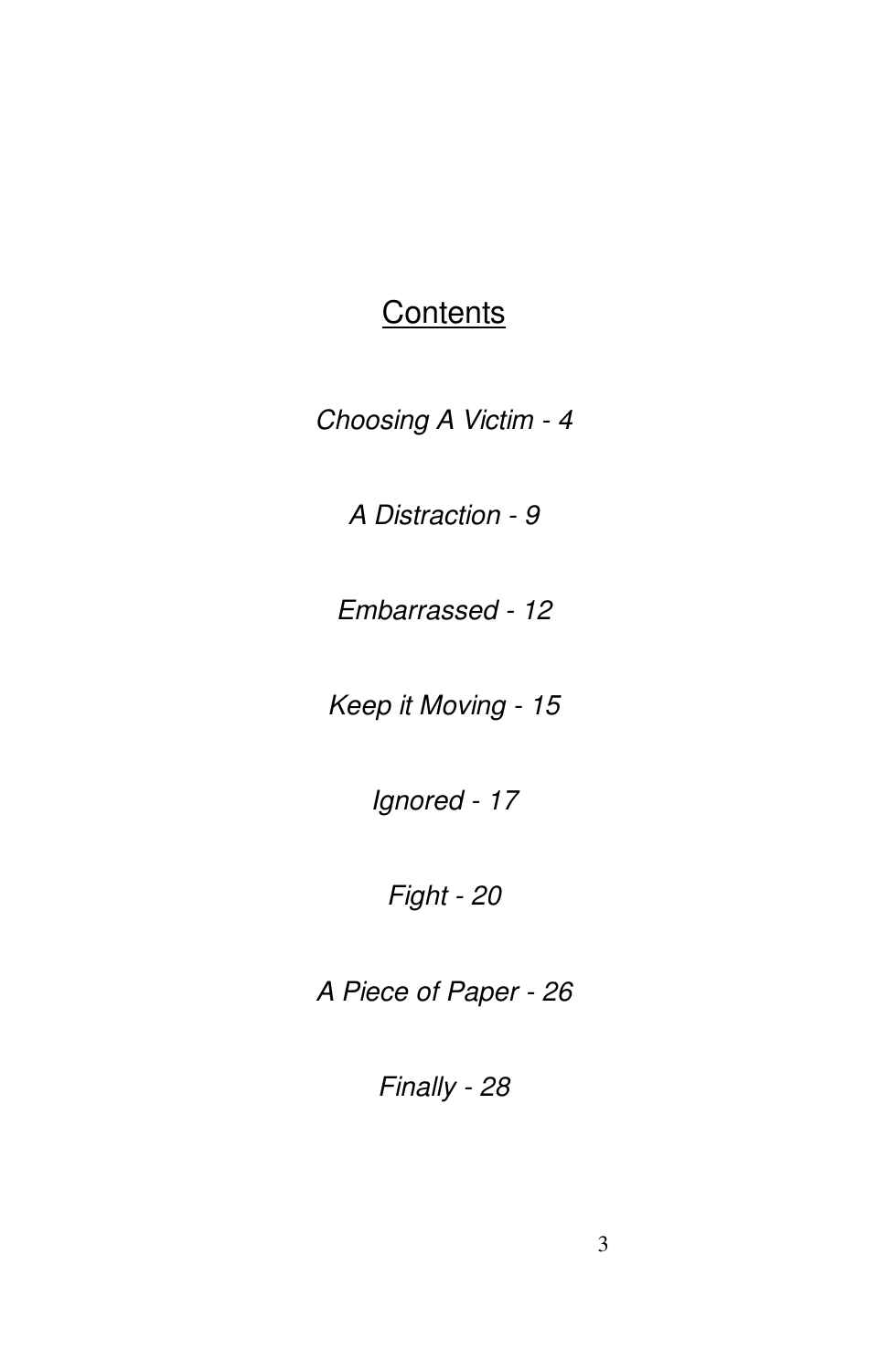# Chapter 1: Choosing A Victim

 How could I have known that everything would go so wrong? If I had some wondrous gift of foresight, would I have even agreed to come to this town? I would like to have thought not.

 The year started just like any other. A new school, a new set of potential victims. The same boring subjects that I had been over so many times that I could teach the classes better than the teachers themselves.

I sat in the back of my last class of the night and went over my list of potential candidates. Only two students. That was laughable considering the size of the school I was in.

 I tapped my pencil briefly against the desk and sighed in exasperation as I watched the last group of students steadily pour in through the gloomy classroom door.

 At this point I was drawn between an energetic annoying girl in my English class that appeared to be on the pep squad or dance team or flag team or something of the sort and a skinny gothic boy in the same class.

 I would probably end up going with the girl. I liked girls better. They tended to have a much wider range of emotions than boys did and their blood typically tasted sweeter. I imagined her blood having a light bodied fruity taste to it, or perhaps like that of salty dark chocolate. Yes, she would do unless something better stepped into the room, which at this point was highly unlikely.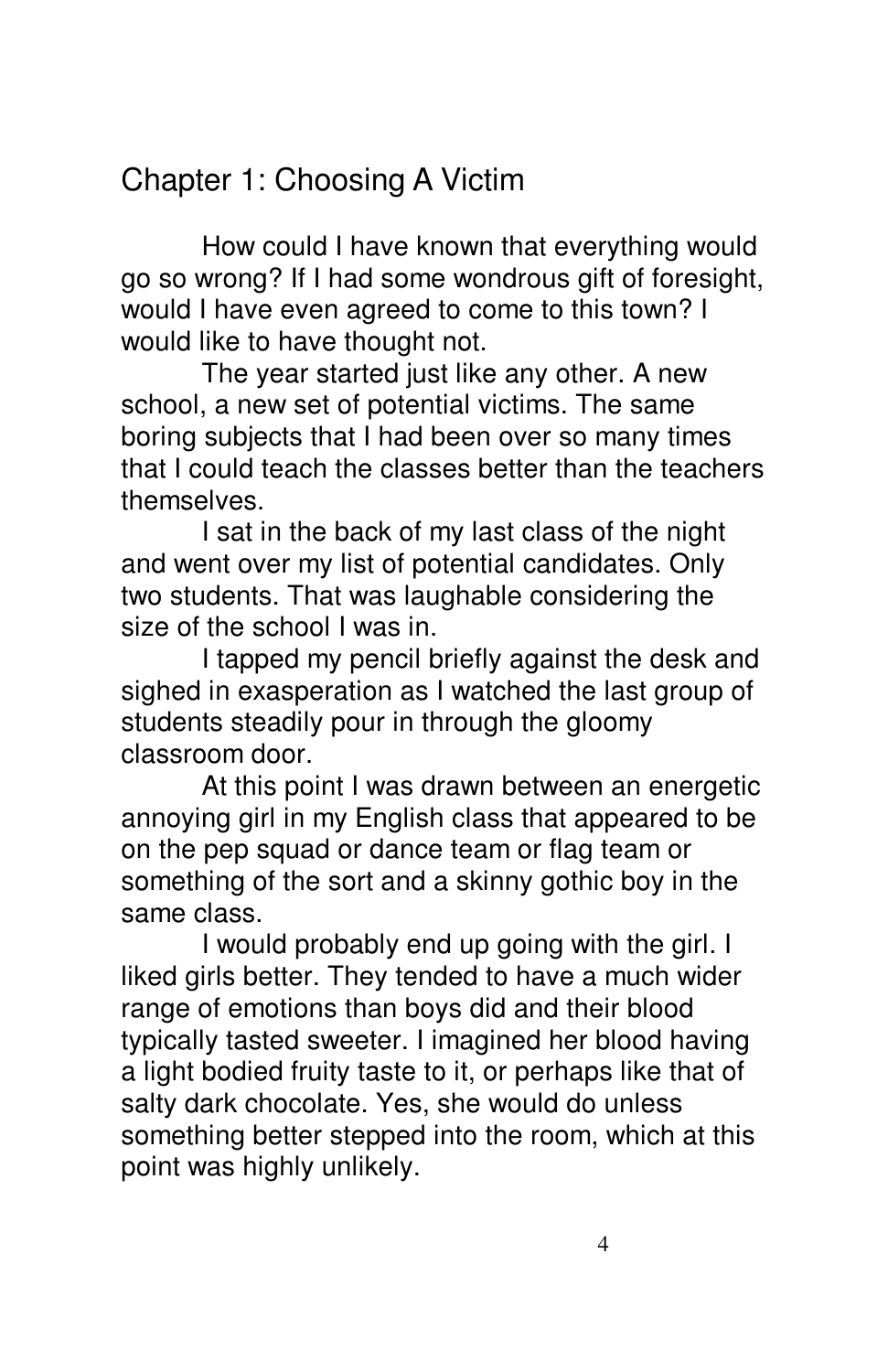The class filled up slowly and I stared blankly at the door, scanning over each student that stepped into the room. I examined many things when choosing a victim: their body type, the amount of acne they had, their facial expressions and eye movements, the condition of their clothing, and the way that they dressed.

 All of these things told a great deal about how someone would taste. Overweight people were typically rich and salty tasting with a bitter finish. Athletes tasted like lean juicy steaks. Thin people could taste like anything in between depending on their metabolism and diet.

 Kids with a lot of acne typically had oilier blood and, often times, tasted like the remnants of fast food. I tried to avoid eating them as much as possible, though I wouldn't be opposed to eating one who was particularly distressed.

 Facial expressions and eye movements were a great insight into the person's mind. That coupled with the rest of the list of mentioned items was what I was especially interested in.

 I was admittedly an emotional eater. And by emotional, I don't mean that I ate when I felt stressed out or depressed. I mean that I enjoyed eating people who were typically very emotional. You see, emotions and memories are transferred through the blood. It's a complex thing to explain so I'll get into it a bit later on.

 My goal on day one of class was to blend into the background as much as possible, to be almost completely unnoticeable so that I could observe without gaining any interest of the other students as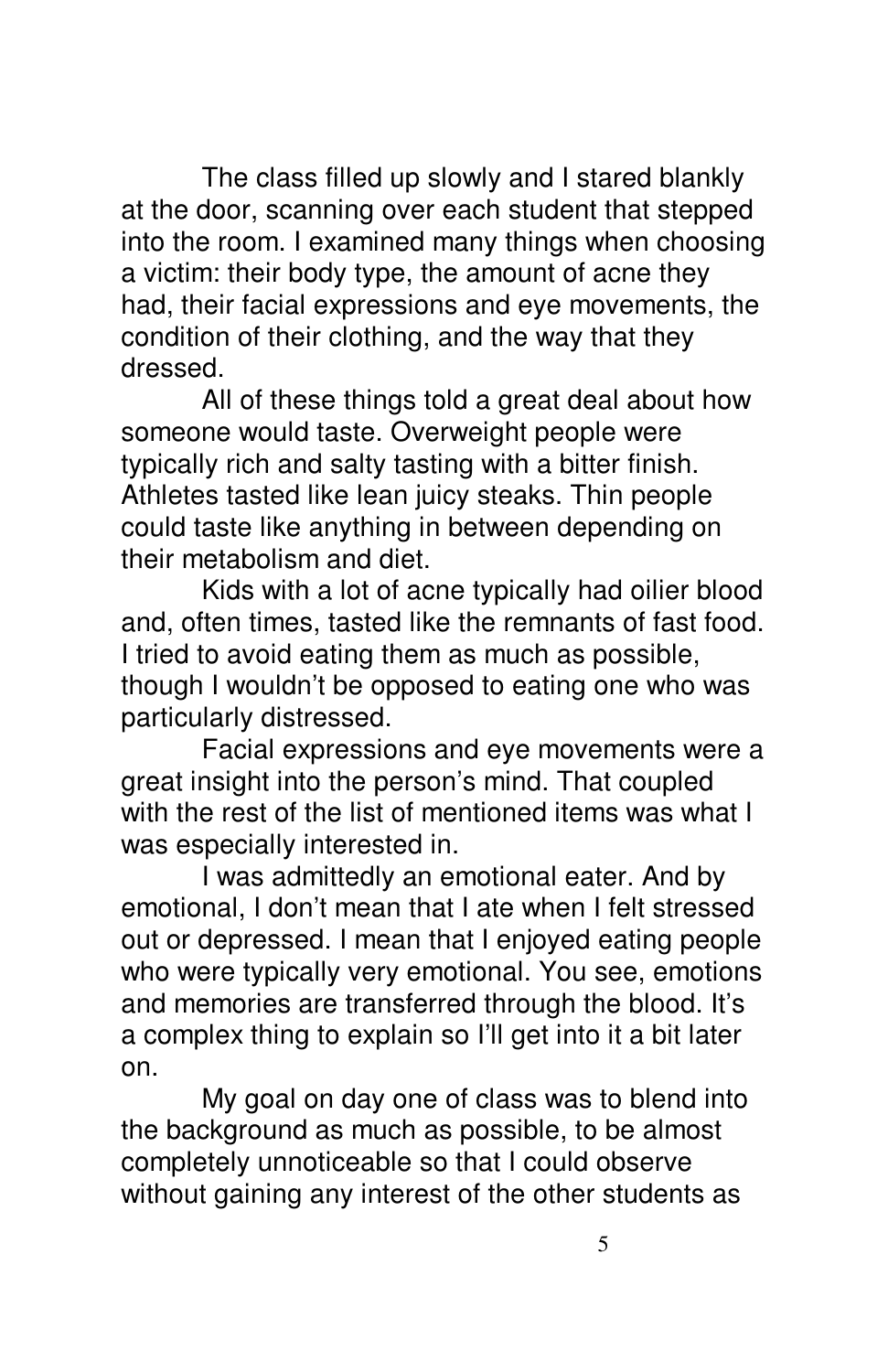my eyes worked fervently to detect one of good taste.

 I dressed neutral in a plain black t-shirt and boot cut jeans, with a comfortable pair of tennis shoes and my hair brushed straight with a plain boring part in the middle. No make up. Nothing to distinguish me from any other plain Jane girl in the room. Once I picked a target, I would adapt to whatever fashion and personality that would get me closest to them.

 It would be a long year and I liked to get to know my victims completely before I took their lives. That made the draining of them all the more satisfying. Betrayal was a very tasty emotion. Betrayal and fear coupled together were one of my favorite dishes.

 Within a few more moments the halls of the school were empty and the class had begun. As expected, no one of note had stepped in. The only potential victim of even the slightest interest to me was a thin hunky athlete who sat a few rows in front and to the left of me. I had watched him socialize with some of the other students for a few moments before the class had begun.

 And then it was decided. I would kill the girl. Of course, I would have preferred to eat all three of them, but it wasn't allowed. In fact, my master strictly forbid it.

 One kill per year, that was his rule as far as high school students went. A death in a high school typically stirred up quite a ruckus and sometimes even media attention. That is why I had to chose my victim so carefully, because there would only be one.

 That's not to say that I only ate one person per year. On the contrary, I took a life on a daily basis,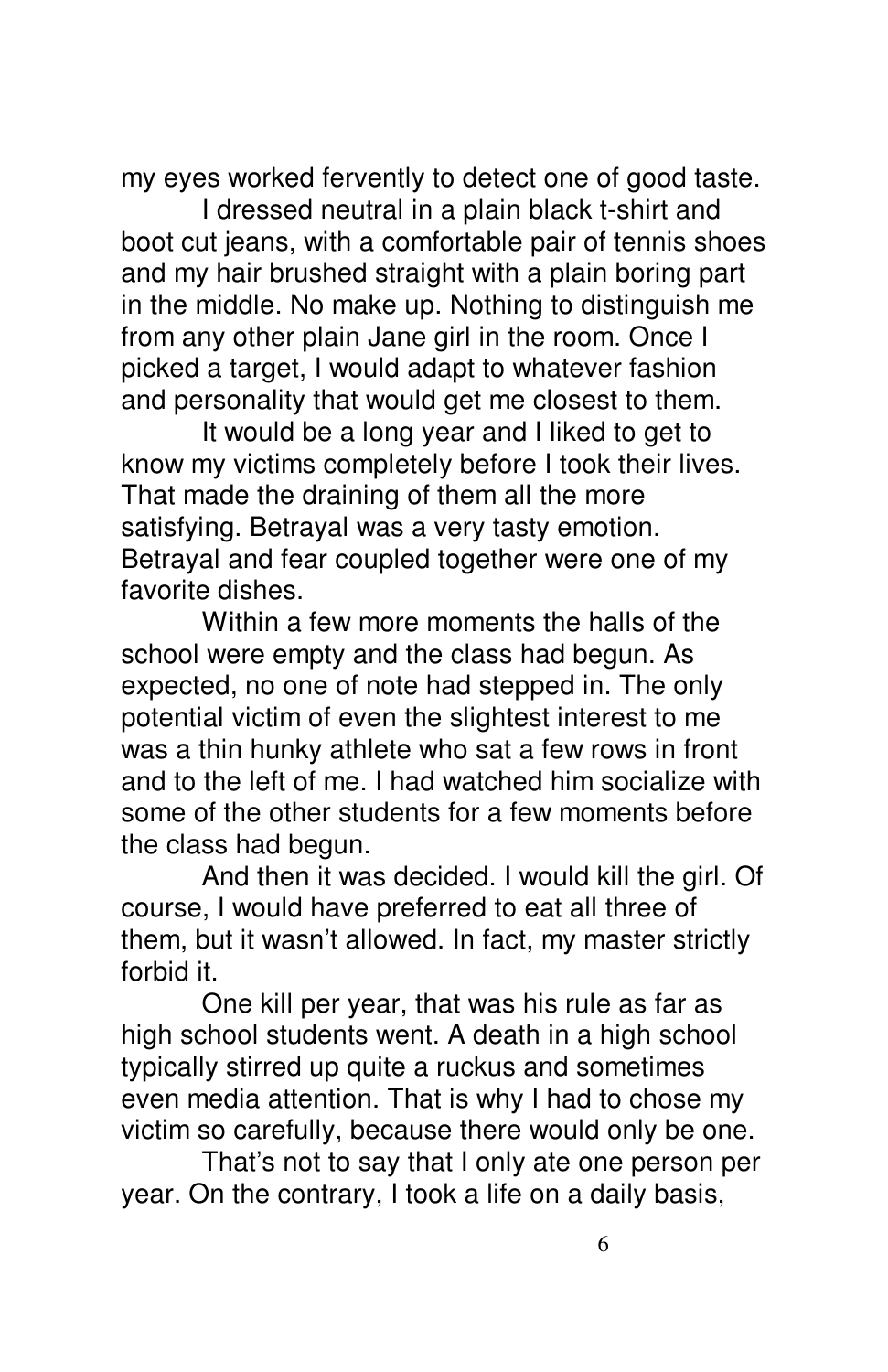the same as my master. But high school students were my yearly treat; my true hunt.

 I settled down in my desk and envisioned how I would disguise myself to get closer to the female victim that I had chosen. I had nearly drowned the whole room out with thought when it was interrupted by the creaking of the classroom door. The teacher stopped speaking briefly and all attention was drawn to it as if the whole world had taken a break to listen.

 A boy stepped through the door. He was tall and thin with skin almost as pale as mine and hair every bit as dark. His eyes were a solemn shade of blue and he kept them down on the floor, perhaps expecting that everyone would be looking at him.

 "Sorry," he muttered, and then quickly took an empty seat on the opposite side of the room.

 I glanced at him for but a second as he moved across the room, but it was long enough to freeze every detail of him in my mind.

 He was gorgeous, attractive, pretty, beautiful. I felt instantly drawn to him, but not for these reasons. He wore a black and grey stripped hoodie with black skinny jeans and a pair of Converse high tops. His hair was a little shorter than shoulder length and framed his face in subtle black tapered spikes that swooped across his stunningly pale eyes. There was a small silver stud on each side of his bottom lip and he carried a black backpack covered in band buttons.

 He reminded me of my last victim, and that is what drew me to him the most; an emo kid, a girl. She had tasted like nothing I could have ever imagined, like a designer dish created for my taste buds alone. My mouth salivated at the thought.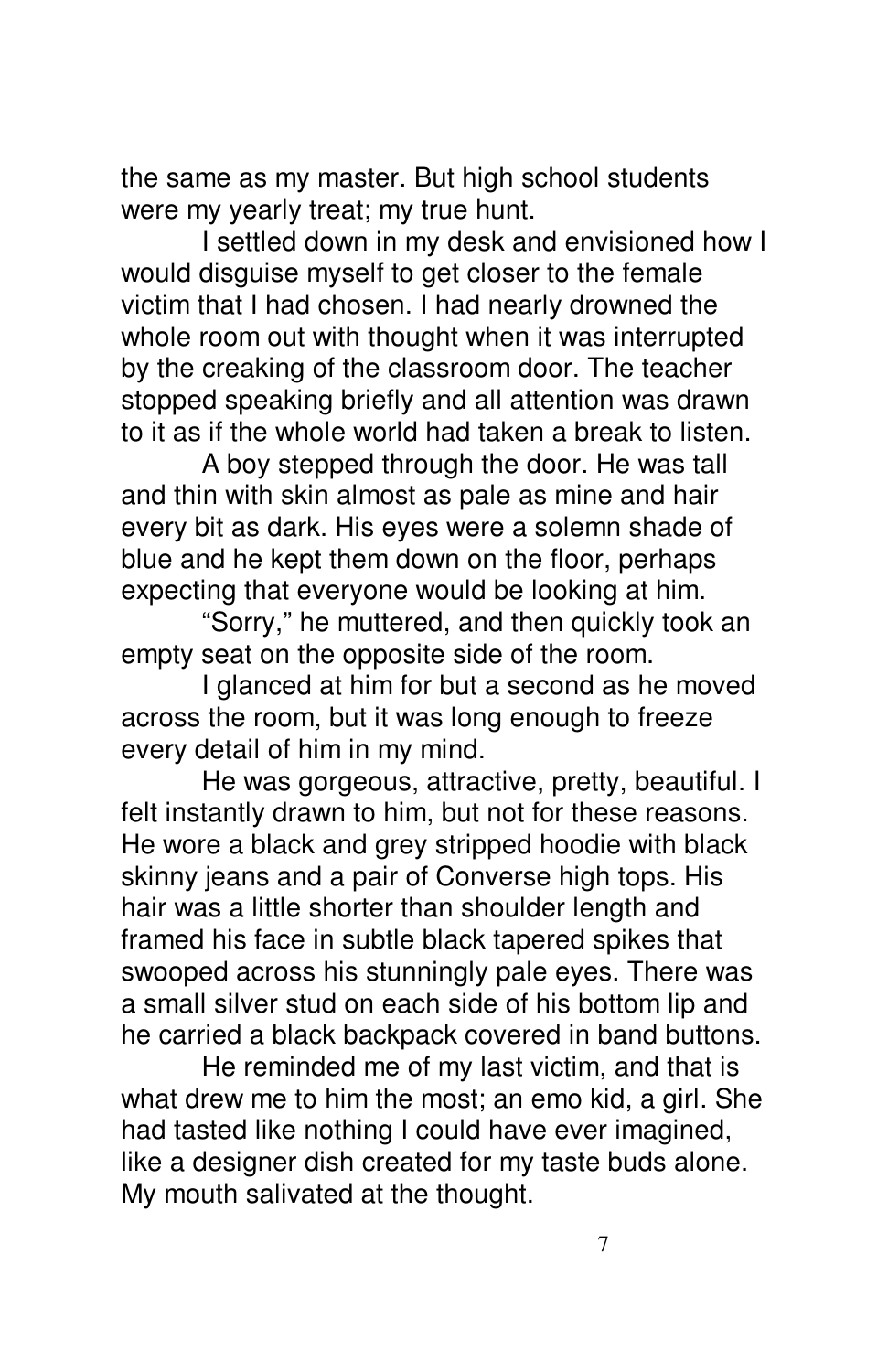There were a few things I now knew for certain. This boy was probably a complete slut that would taste like garbage and he would definitely not be my victim. But I could almost guarantee that he would lead me to a victim that would likely taste very close to the girl whom I had killed at my previous school. And for that fact, it was imperative that I got close to him.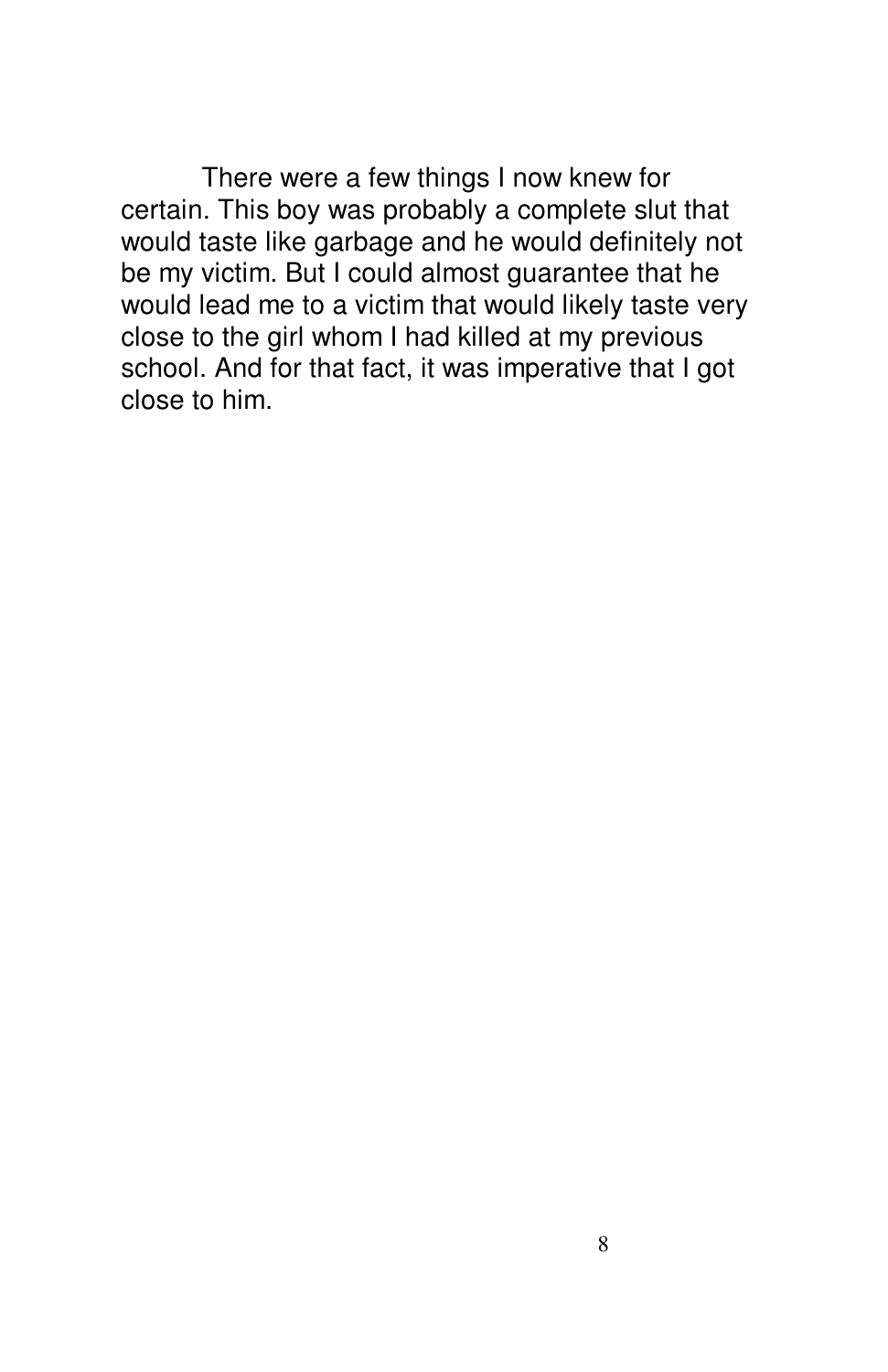### Chapter 2: A Distraction

 The next day I brought my A game to class. I had my hair cut into a drastically tapered female emo style the night before and styled it accordingly, accessorizing with a few small pink hair bows that I took from the corpse of my last victim. I wore a skin tight tank top with skinny jeans and ballerina flats. He should be easy enough to seduce, I imagined, just by showing a bit of skin and interest.

 I made sure to get to class early and take a seat beside the desk he had been sitting in the prior day. There had been another boy sitting in it the day before, but I could have cared less how he felt about me stealing his seat.

 I waited for the emo boy to stroll into class late, but to my surprise he was early. He glanced at me for a second before lowering his eyes to the floor and taking his seat. Promptly, he extracted a black notepad from his backpack and started writing, oblivious to the rest of the world around him.

 "Hi," I tried to quickly introduce myself before he got too involved in whatever it was that it was so important for him to write the very second that he sat down.

He completely ignored me.

 I sat there, stunned. I knew he had heard me. There was no way he couldn't have. Was he just that much of a dick that he couldn't even be nice enough to greet me back?

 I was going to try again when I heard the desk on the opposite side scratch across the cold tile in my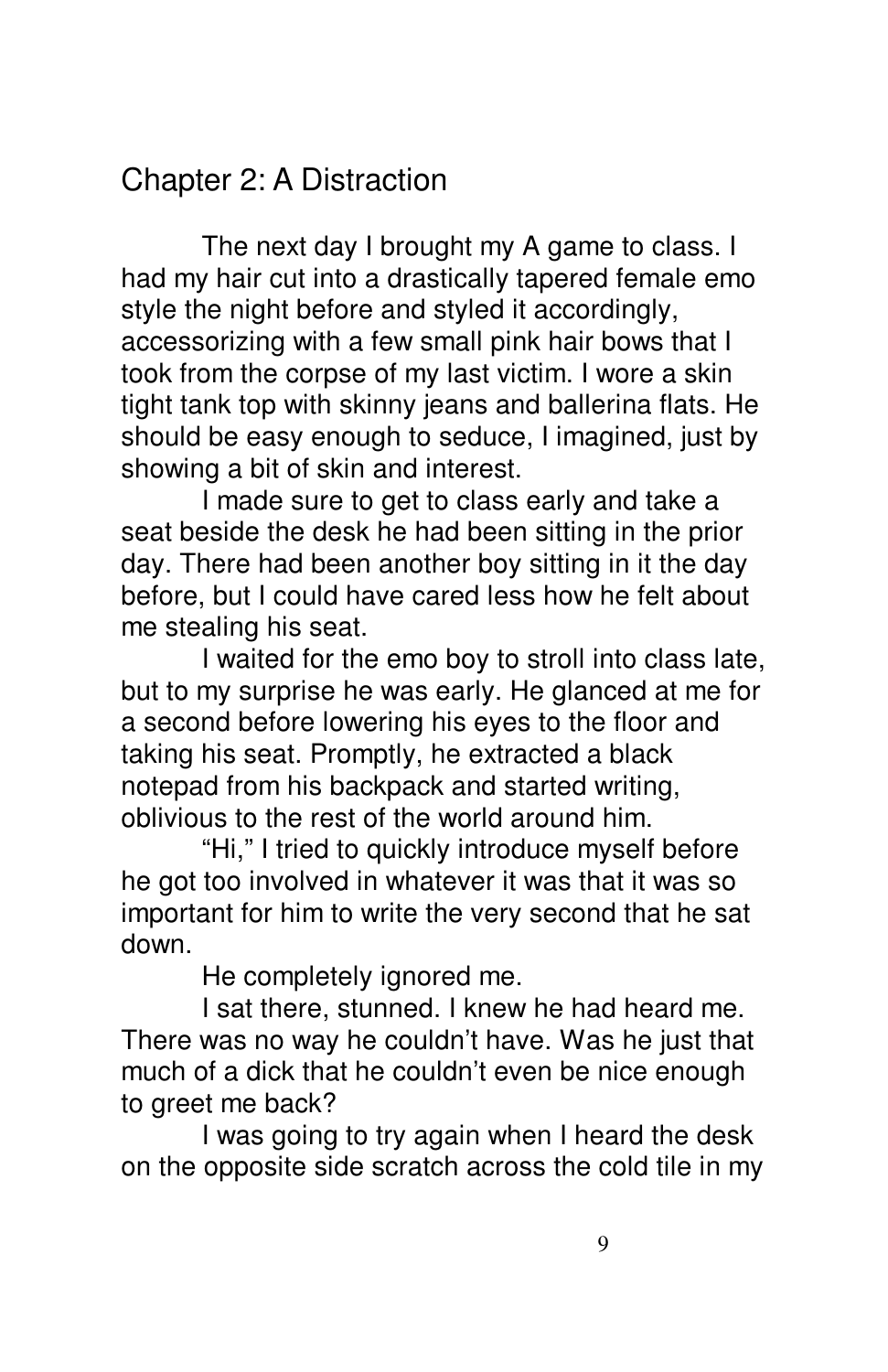direction. I turned suddenly to see the athletic boy that I had been targeting the day before smiling at me from the desk next to mine, which he had just pulled half a foot closer before deliberately plopping down into it.

 "I didn't see you here yesterday?" He flashed a toothy white grin at me.

 If I had been any other girl, it probably would have worked on me like a charm. But I was looking for a meal, not a boyfriend or a quick lay. And in my eyes, he was yesterday's news, not my target.

 I gave him an annoyed glare and quickly debated my next course of action. I had to be very careful with every move I made. I didn't want to say or do anything that would jeopardize my chances of getting closer to the emo boy, and given that he wouldn't give me the time of day as it was I didn't want to come off as a bitch and scare him further away.

 "I was here," I mused and then turned forward as if I was actually interested in the class which was about to start.

 "You were?" he asked. "Where were you sitting?"

 He scooted his desk yet an inch closer and leaned forward in interest.

"In the back." I replied between clinched teeth.

 "Nah. I wouldn't have missed a hottie like you," he grinned at me again.

"Well I was there," I smiled fakely back.

 That short conversation was long enough to drain the rest of my free time away before the class started.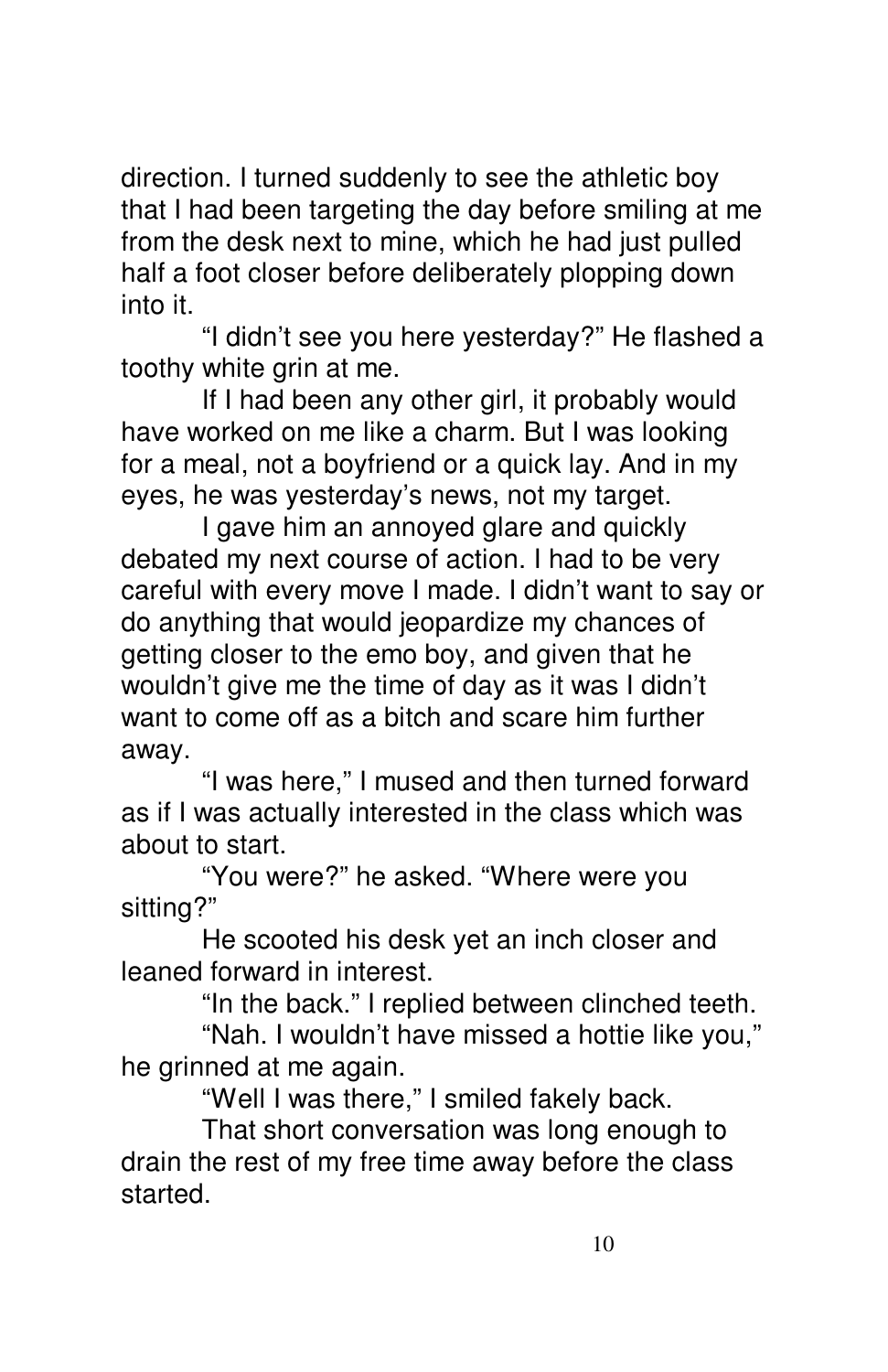I sighed and rested my head in my hands in an exaggerated pouting manner as the class started.

 Day two had not gone as well as planned. Mr. Uninterested Emo Boy was completely engulfed in his mysterious little black notepad and the athletic guy on the other side of me was a complete annoyance with his eyes glued onto me the entire class.

 At the end of class I was the first one up and walking towards the door. The athletic boy tried to wave me down but I wasn't in the mood. What in the hell was wrong with that emo kid?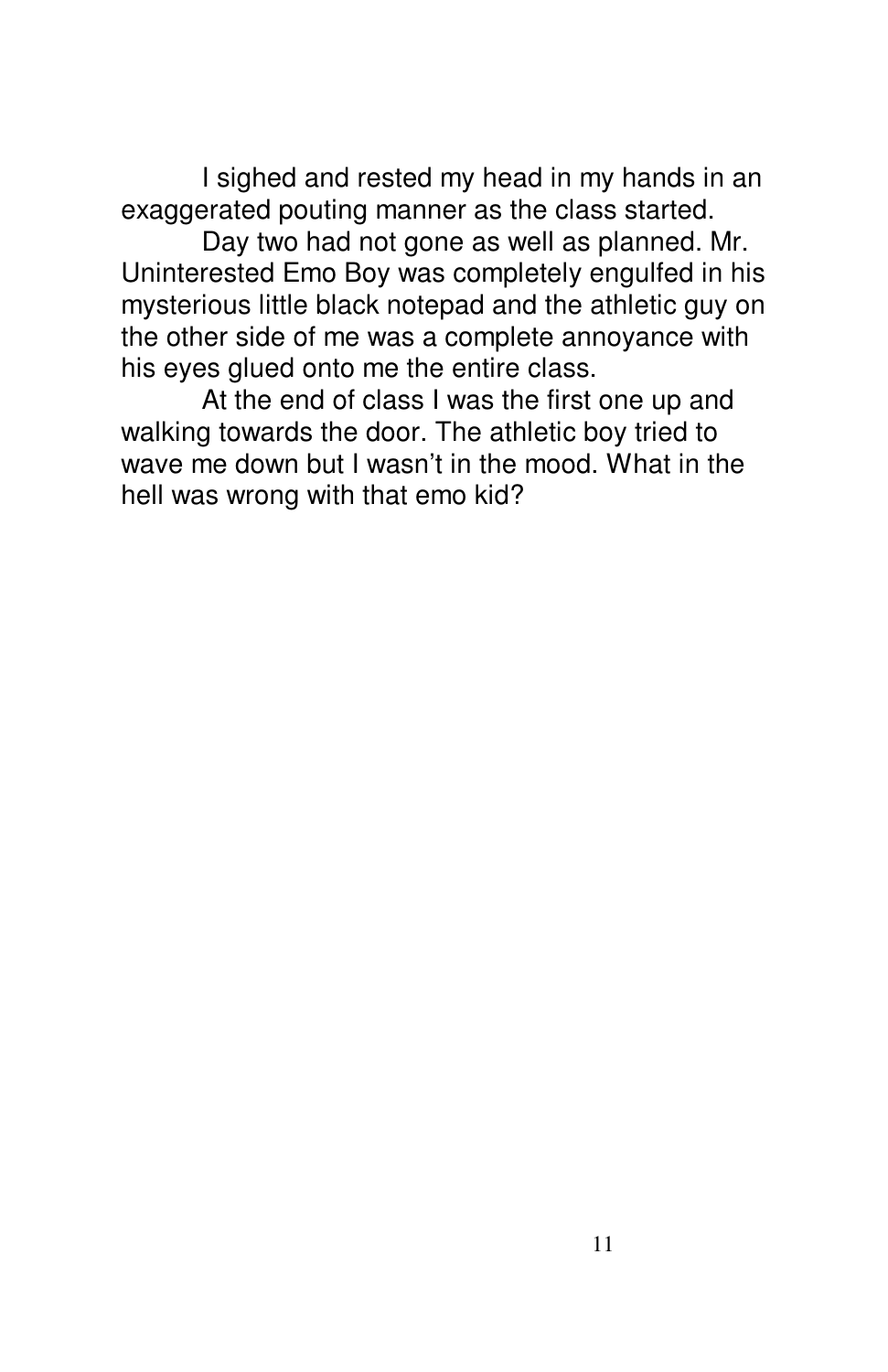### Chapter 3: Embarrassed

 The next day when I stepped into class I was met with a surprise. The athletic boy who had been harassing me previously was already there, and sitting in my desk. I could feel my eyes glowing with annoyance as I walked up to him. My only other options for a seat, considering that the emo guy was sitting at the far left of the row was to sit behind him, in front of him, or diagonal of him. I wanted my seat back and I wanted it now.

 "Move," I said without reservation as soon as I stepped up to the athletic guy, who was gleaming at my angered expression in amusement.

 "Why? Is he your boyfriend?" he asked. "It didn't seem like it to me."

 "I was sitting there yesterday," I said. There was no point in being nice and cordial without my temporary target nearby.

 "And you were sitting in the back the day before, right?" he asked, and then abruptly stood up and offered to shake my hand. "I'm Mark. What's your name?"

 "Annabel." I replied, shaking his hand gingerly in hopes that if I was nice he'd give me my seat back.

 "Wow, your hand is really cold," he looked shocked, quickly pulling his hand away.

 I wanted to tell him it was because I was dead and if he didn't get out of my seat that he would be too, but that would be a bit dramatic. Instead, I just smiled and said, "Yeah, I'm anemic ."

I had used that line a million times before to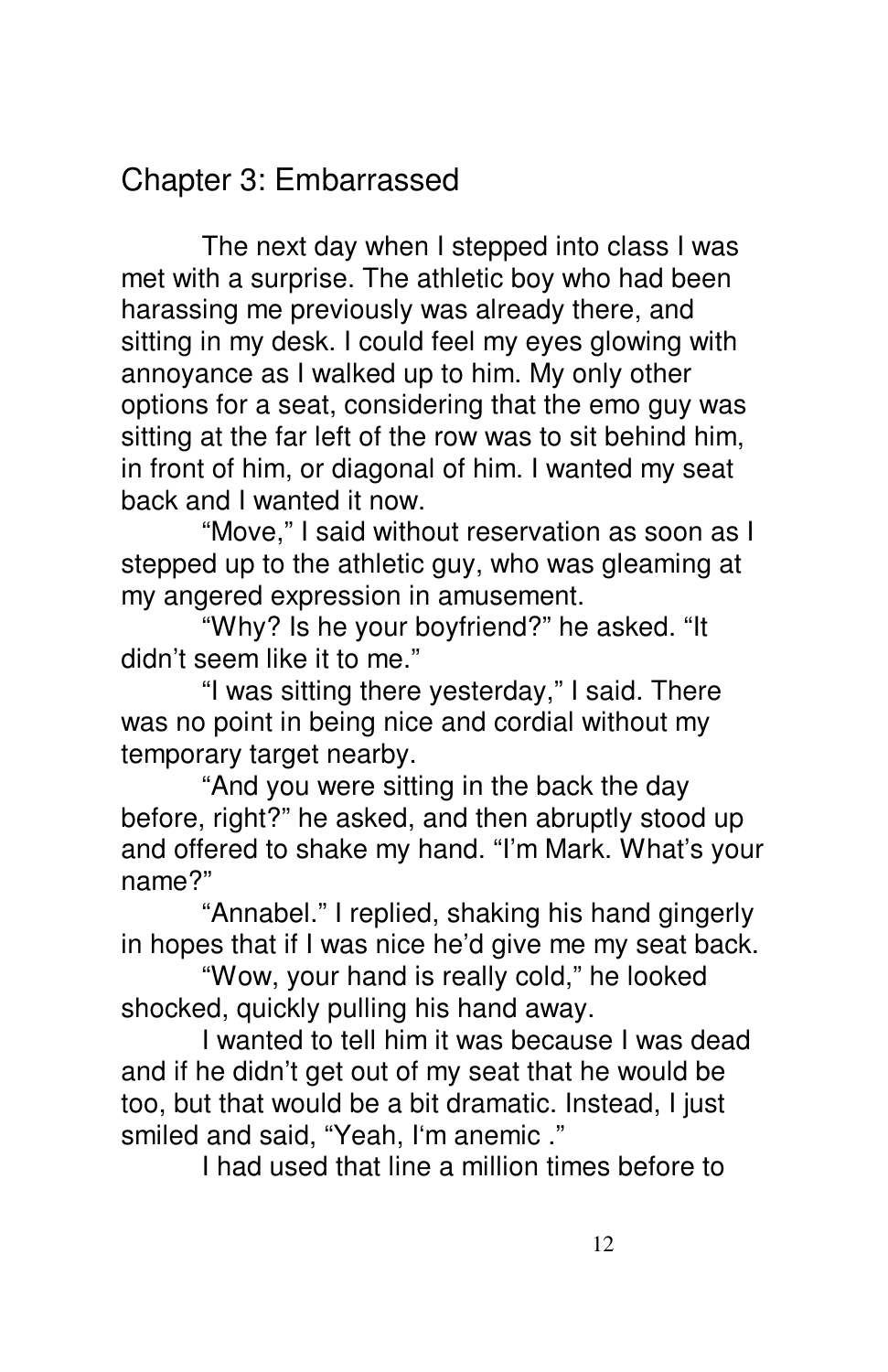explain away the cold touch of my skin. There was an excuse for everything related to my vampirism. I was anemic, allergic to the sun, and on a very strict diet.

"I could warm you up," he mused.

 "Not in your wildest dreams," I replied, panic overtaking me as I saw emo boy rounding the corner.

 "That's a little bit harsh, don't you think? You don't even know me."

 My anger swelled to the point that I wanted to throw him across the room. I could envision grabbing him by the hair, forcing his head back, and ripping out his jugular. My frustration at my inability to get my seat back was almost overwhelming.

 I watched helplessly as the emo boy took his seat, and then in an attempt to not seem petty or obvious, I admitted defeat and took the seat behind him.

 "Hey dude, is that your girlfriend?" Mark asked the emo guy.

 The question made my heart freeze in my chest in embarrassment. What a complete asshole, I thought. Was he that desperate to hit on me? He was going to ruin everything.

 The emo guy finished pulling his notepad out of his backpack before looking at Mark and absently asking, "What?"

 "I said, is that your girlfriend?" Mark asked again, gesturing to me.

 I wanted to die. I almost didn't think I could stand for him to turn around and look at me for verification.

 "No," he replied, not even looking up from his notepad as he flipped it open and began writing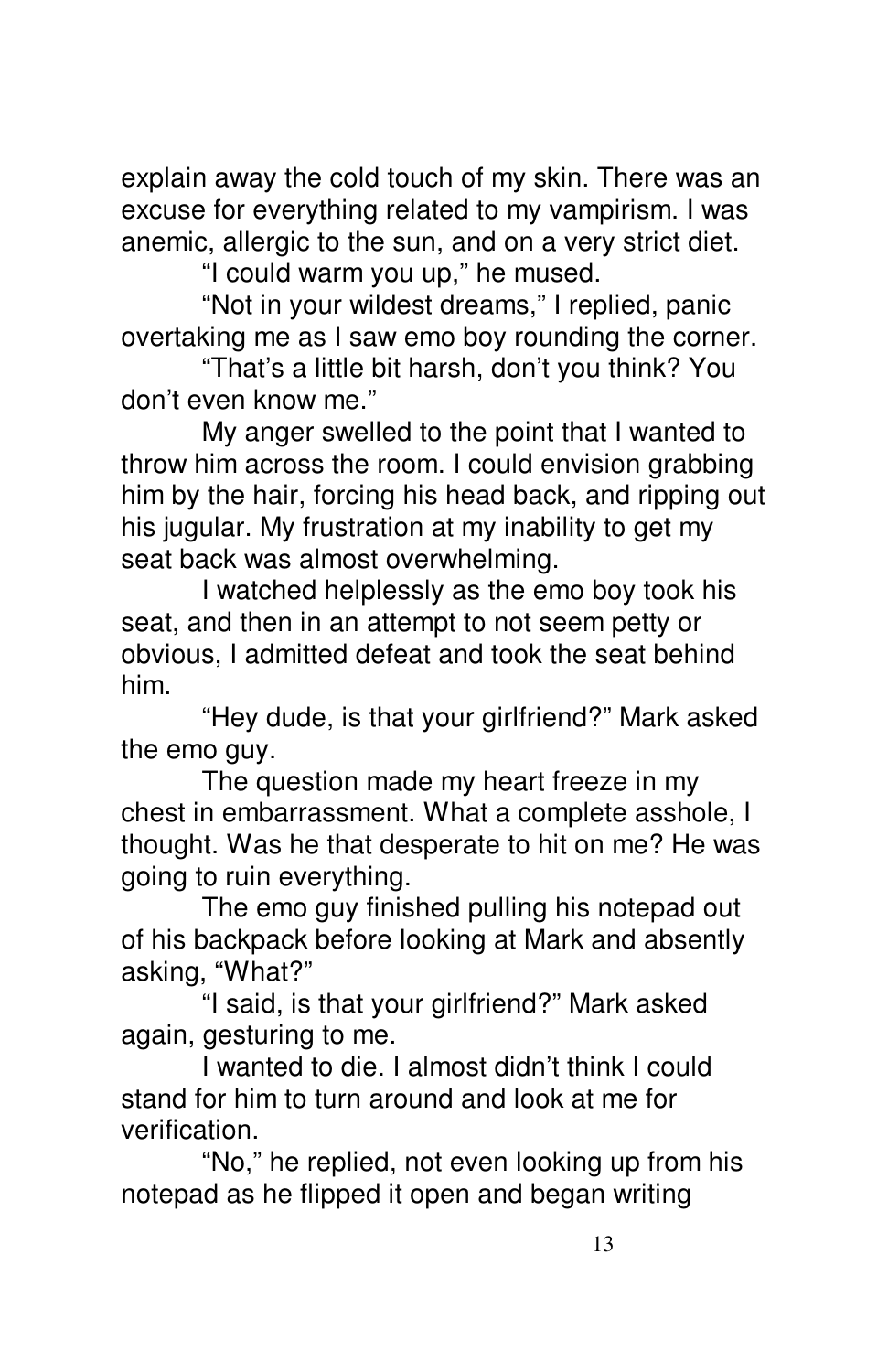again.

 Anger and humiliation boiled up inside of me as class began. What in the hell was wrong with Mark? What in the hell was wrong with both of them? Maybe I should switch my target back to the girl. It would probably be much easier.

 I flew out the doors of the classroom as soon as the school bell rang, same as the day before. My frustration was almost overwhelming and I briefly even thought about switching my target to Mark just so I could be rid of his annoyance.

 I stepped into my red Corvette convertible and slammed my back against the seat, sighing in exasperation at the whole situation. I seemed to be getting nowhere fast and it was already the middle of the week. If I couldn't get close to him by the end of the following week, it would probably be better to change targets back to the girl, though the thought of killing him instead despite has bad taste was growing ever present with my frustration at his disinterest. How much was a good meal worth to me?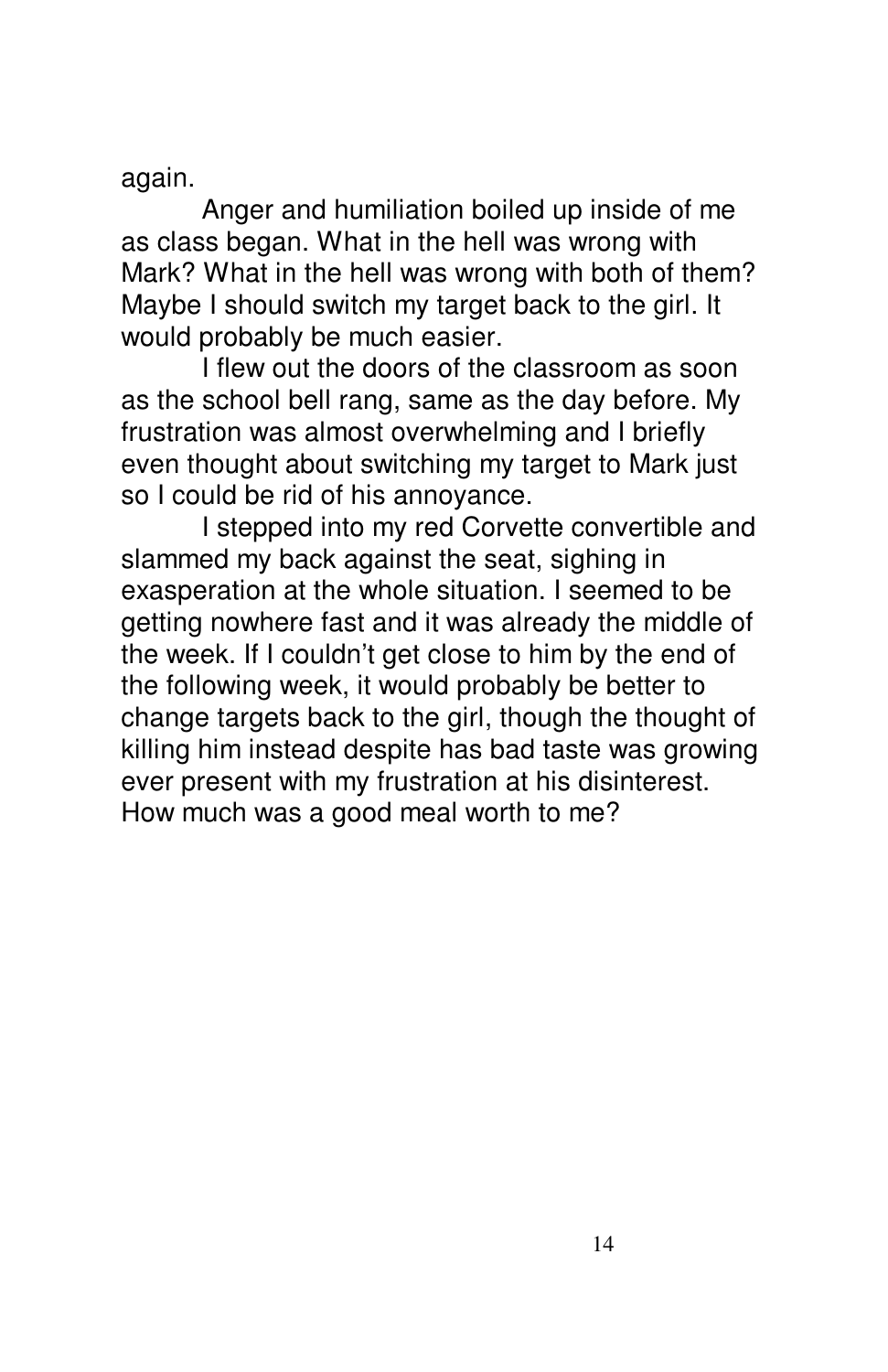# Chapter 4: Keep it Moving

 The next day I made it a point to be to class way before it had even let out. I didn't care about getting in trouble for skipping out on my previous class early. I wanted that seat and I wanted it bad.

 As soon as the bell rang I pushed past the kids who were busy trying to get out and I claimed my seat without hesitation.

 Mark was there early as well, but I had beaten him and that was all that mattered. To my dismay and utter horror he took a seat where the emo boy had been sitting for the previous few days.

"You can't sit there," I told him heatedly.

 "Why not?" He smiled slyly. "Or rather, whose going to stop me?"

"Don't be a dick. It's not attractive."

 "Maybe I wouldn't be a dick if you weren't a bitch." His tone took a sudden change. I could see in his eyes that he was actually getting upset.

 Before we could argue any further I saw the emo guy round the corner. He looked at both of us and to my surprise he walked up to Mark.

 "Hey man, this is my seat," he said. His voice was steady and confident.

 "Sorry dude, there's no assigned seating in this class. You're going to have to find somewhere else to sit." Mark replied arrogantly, gesturing to all of the other empty seats in the room.

 The emo boy glowered at Mark for a second, his eerie blue eyes deep and piercing. Mark was unaffected, and gestured again in annoyance that he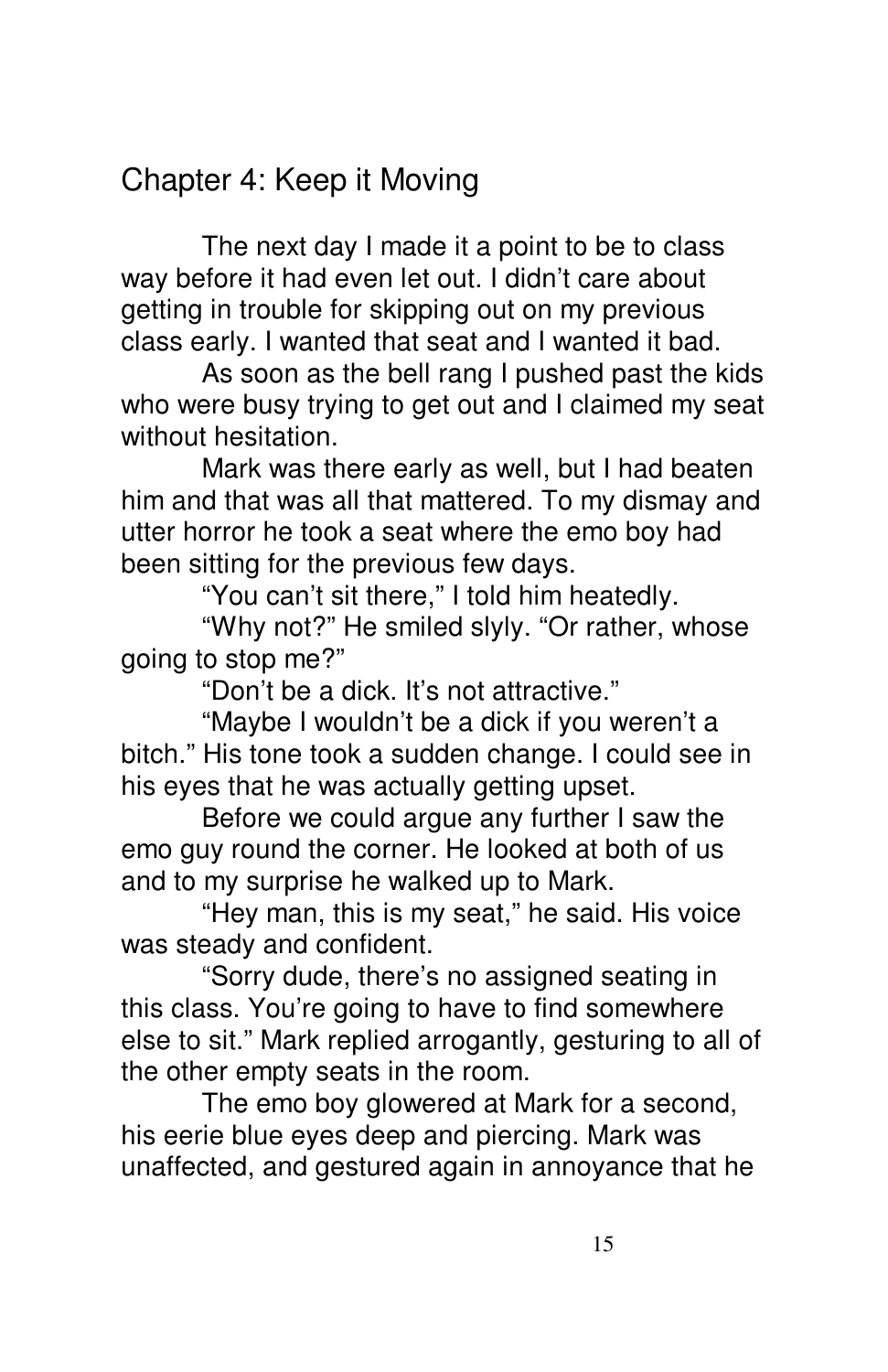should move on. The emo boy glanced at me for a moment, looking at me with equal distaste and I quickly decided to try to salvage the dismal situation.

 "Mark, move! He's been sitting there since the beginning of the week," I exclaimed, but it seemed to have come a moment too late.

 "Whatever," the emo boy said in disgust and then turned to take a seat at the back of the class; the one that I had originally sat at on the first day. He slid into the desk with obvious disgust in every movement and pulled his notepad from his backpack with jerking deliberate gestures.

 I could feel my blood pressure rising. Mark was really ticking me off.

 "So, sweet stuff, now that emo douche is out of the picture, how about you tell me a little bit about yourself." Mark returned to his haughty arrogant stance, looking me up and down as if he had just won a prize.

 I plopped down in the seat beside him defeated, given that all of the other seats were already taken.

 "You're a jerk," I told him and then pulled out my textbook to ignore him while the class started.

 "You should stick around after class so that we can get to know each other better," he smirked at me as he whispered.

 "I would rather kill you." I whispered back, keeping my nose in my book despite the fact that I was watching his every move in my peripheral vision.

 I heard him snigger under his breath. I wondered if he would still be laughing if he knew that it wasn't a joke.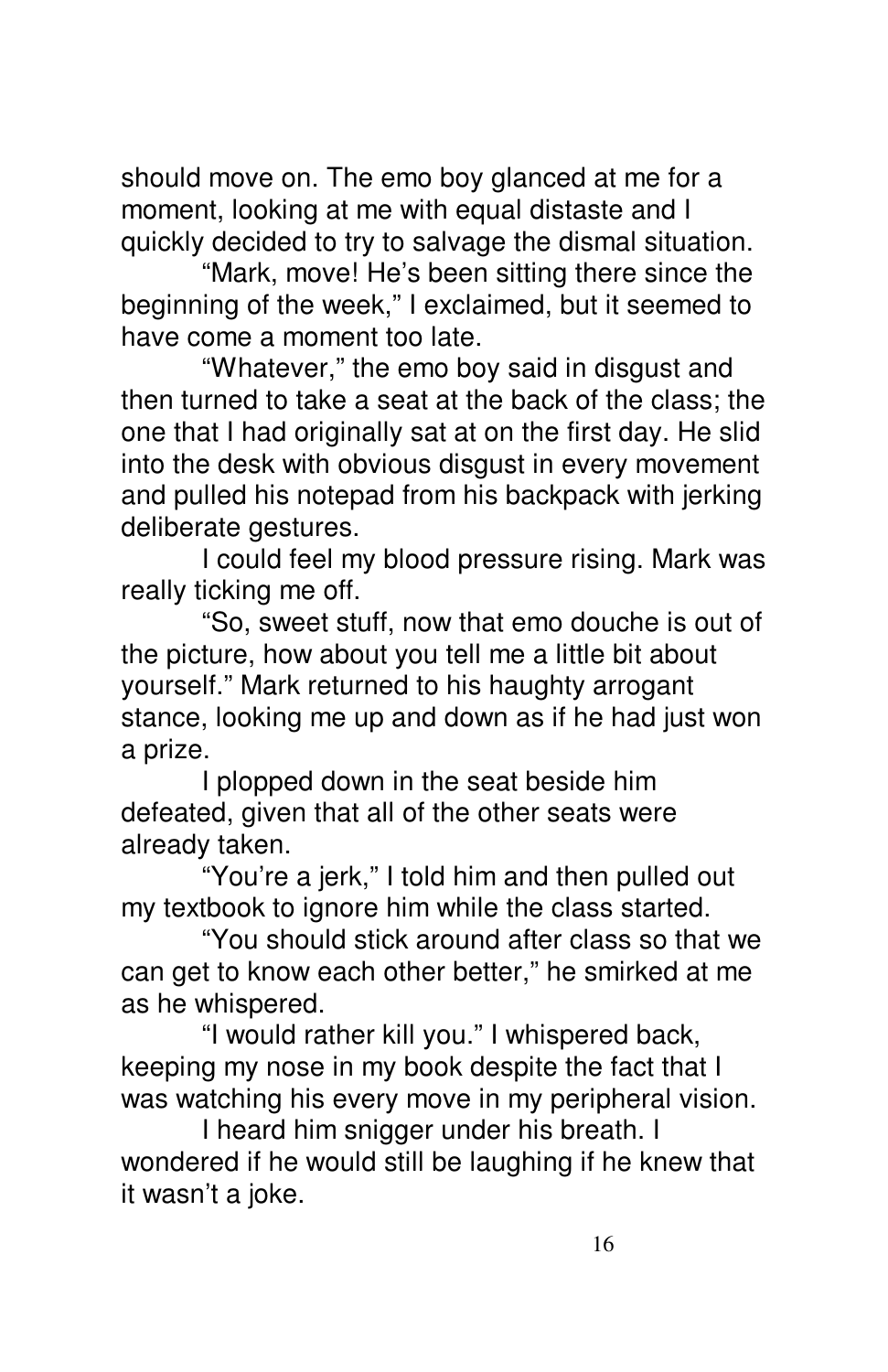### Chapter 5: Ignored

 The next day I showed up to class early again, though I wasn't sure why. I couldn't keep following the emo boy around the room like a stalker. That would make me look too desperate and would definitely drive him further away, if that was even possible at this point.

 After thinking about ways to resolve the situation and coming up completely empty handed, I had resigned to the fact that I would have to drop the idea of using him to find a better target. The girl would do fine anyways. Who knew, he might not even have any emotionally damaged friends and I could have been wasting my time all along. The thought of it was exhausting.

 My game plan now was to slowly change my fashion style to match hers, gradually shedding the emo image. I had even already made an effort to get to know her by switching my seat next to hers in English class. Tomorrow I would pitch my sob story about having just moved into town and needing someone to hang out with. Hopefully she'd buy it if I approached with a cheery disposition.

 I thought about all of these things as I leaned against the cool brick wall next to the classroom door. A student rounding the corner suddenly came into my peripheral vision. My heart caught in my chest as I realized it was him, my temporary target, heading my way. He was probably coming to class early to reclaim his seat.

I tried not to act too obviously excited. This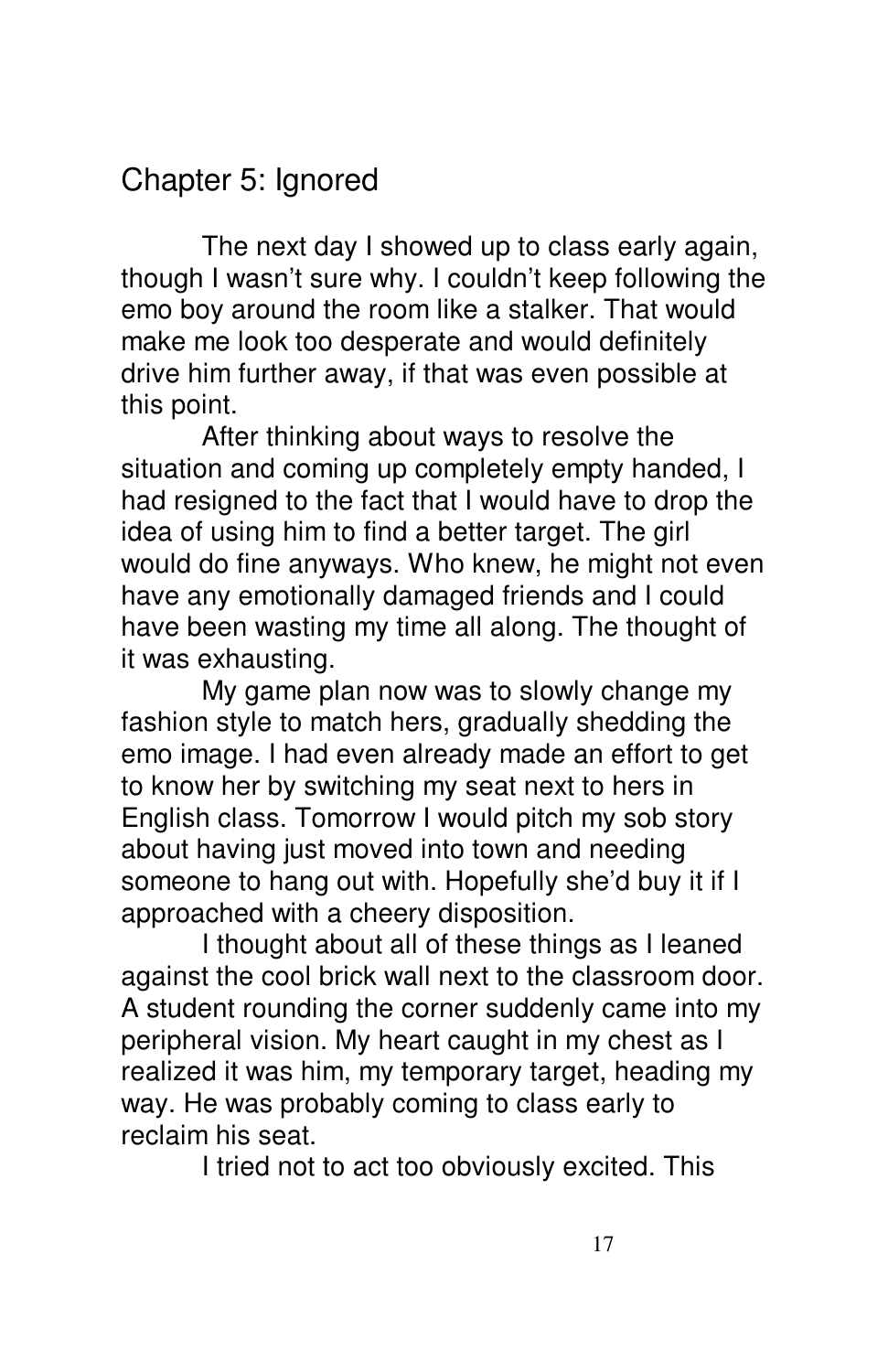was exactly the chance that I needed. My last shot at getting to know him.

"Hey," I waved awkwardly as he approached.

 He pulled his headphones off of his head and stopped a few feet short of me, looking the classroom door up and down as if he had expected it to already be open. I could hear the music blaring out from his headphones, some type of screamo band.

 "I'm Annabel." I extended my hand with a smile. "What's your name?"

 He looked at my face for a second and then his eyes trailed down to my extended hand. He shifted the weight of his backpack and then reached down to shake my hand, turning his attention back to the door while he spoke as if he was ignoring me, aside from the handshaking gesture, all the while.

"Aiden," he replied.

 "You're here early." I tried to make small talk, looking at my watch to estimate how much time we had before the bell would ring. Only one minute. I wanted to cringe at the thought. That wasn't much time at all to salvage things.

 "Yeah," he replied, refusing to look at me, his attention ever on the door.

 "So, I just moved here and was looking for other emo people to hang out with and I was wondering if you'd want to hang out sometime." The words came out of my mouth in a hurried jumble of desperation. I cringed on the inside at how horribly despairing it sounded.

 "I can't," he replied, and with that the bell rang and he forced his way inside and to his seat.

That's it, I give up, I told myself as I followed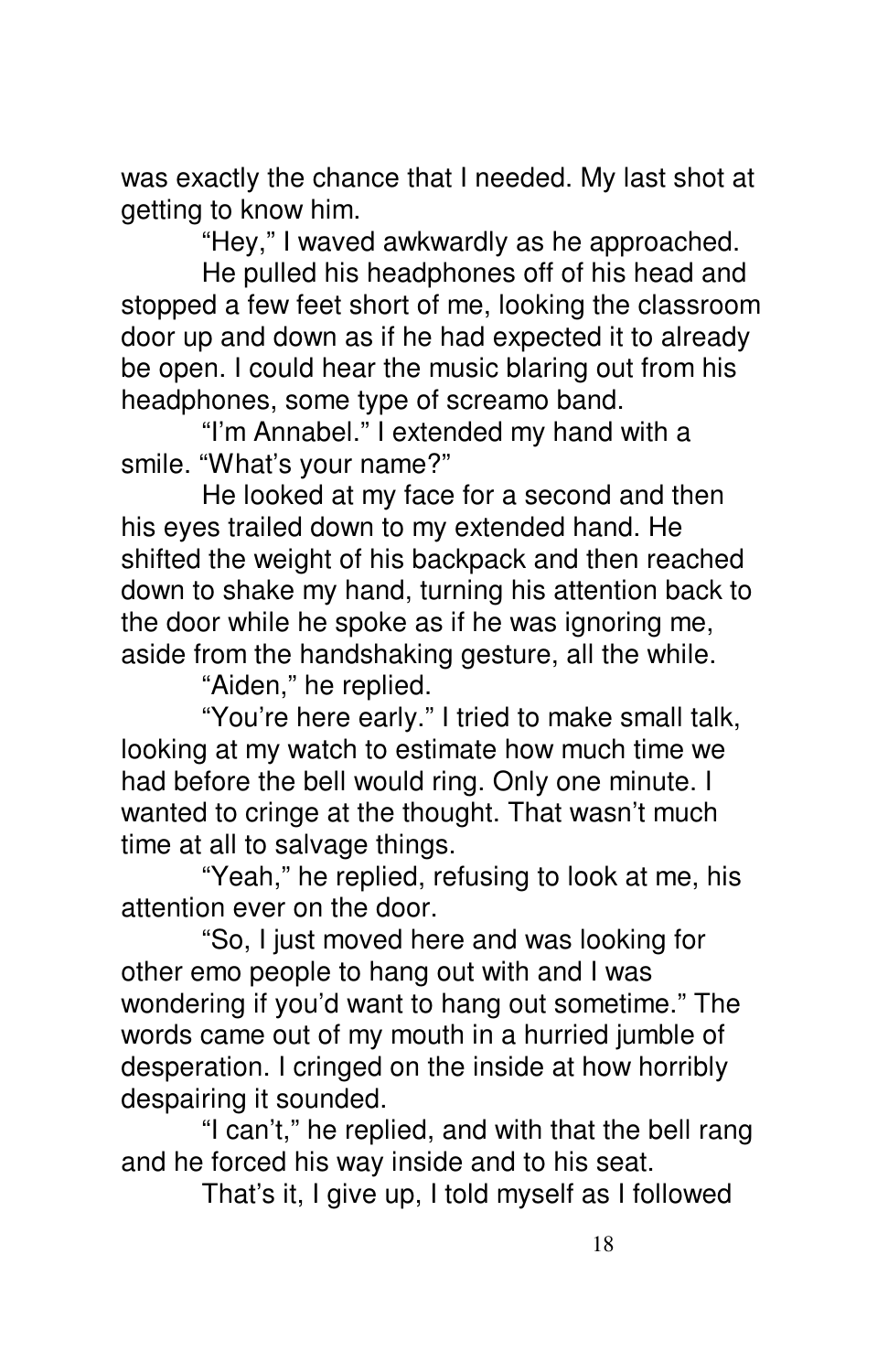Aiden inside and slumped into the seat beside him. What I thought would be easy had turned into impossible. I had never had this problem before, especially with a guy.

 Ironically, this was the first day that I actually looked forward to seeing Mark come into class aside from the day when I shortly considered him as a potential target. I needed someone or something to cheer my sour mood. This defeat tasted so bitter and surreal.

 He thankfully arrived as expected and took the seat beside mine. I didn't say anything to him but instead waited for him to hit on me. To my surprise and dismay, he said nothing. He simply went right to work on completing his homework from the night before. Could the night possibly have gone any worse?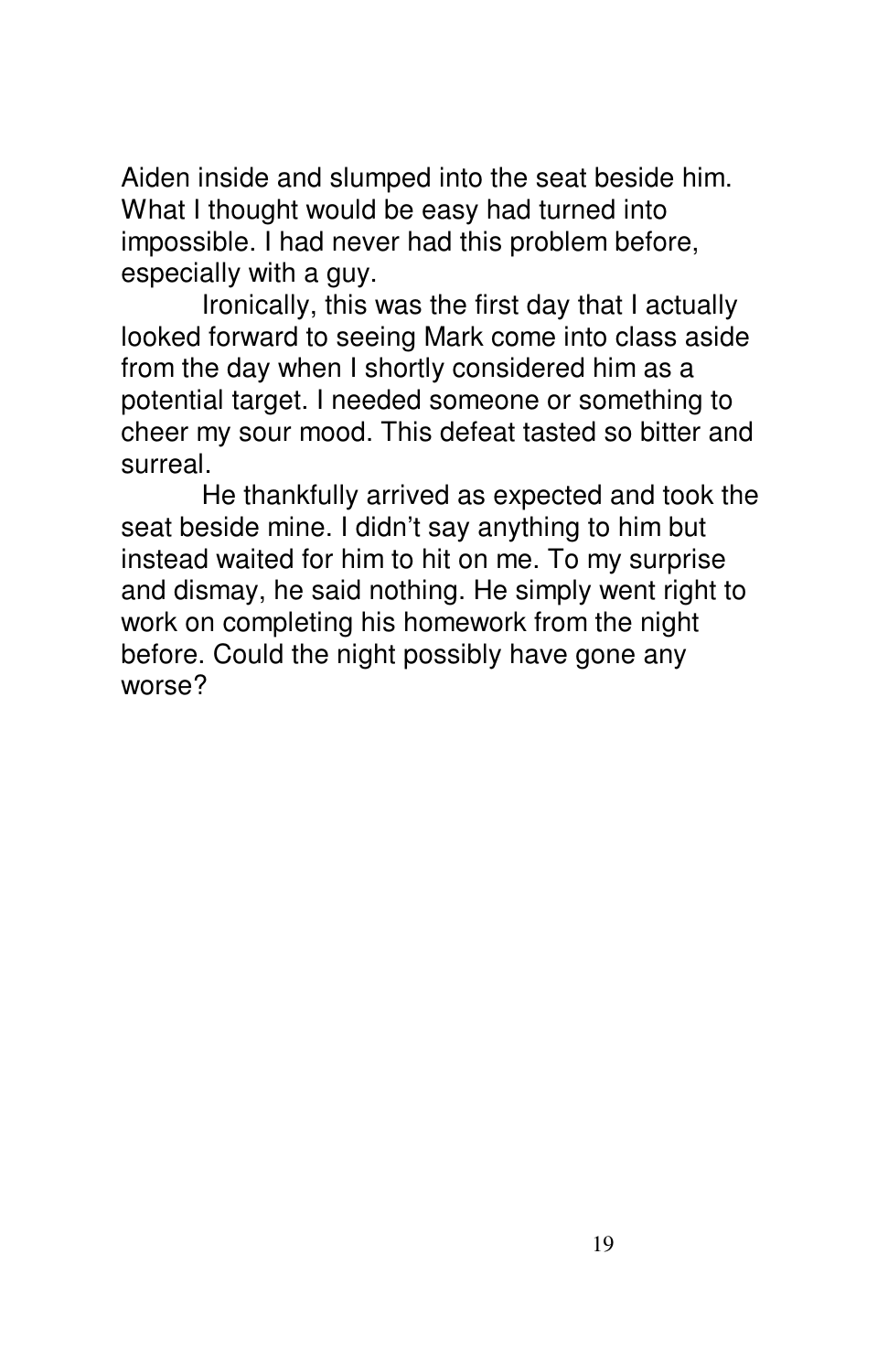# Chapter 6: Fight

 Friday had finally come and I was completely over the situation in my last period class. I went to my English class with vigor, my outfit the complete personification of the word cute with a white tank top, short pink skirt, and white bobby socks with matching pink ballerina flats.

 My plan went off without a hitch. The girl was interested in hanging out and seemed ecstatic to have made a new friend. Her personality made me nauseous but the end result was all that I cared about. I would go meet up with her and her friends later on that night.

 I strolled into my last period class pleased with myself and without a care in the world. It didn't matter if Aiden or Mark were there. They didn't matter to me anymore. In fact, I would probably drop the class starting next week.

 I went to class late and took the seat between them, quickly pretending like I was interested in my studies by pulling out my text book and ignoring both of them. Sometime in the middle of class, Mark slipped a folded up piece of notebook paper onto my desk. I smiled at him briefly and unfolded it. The picture that he had drawn was enough to make me want to jump out of my desk and beat him senseless. It was a crude stick figure drawing of him and I sexually entwined. I glared at him while he looked me up and down and then blew me a kiss.

 I wondered how many other girls he did these crude things to. This was harassment to the  $10<sup>th</sup>$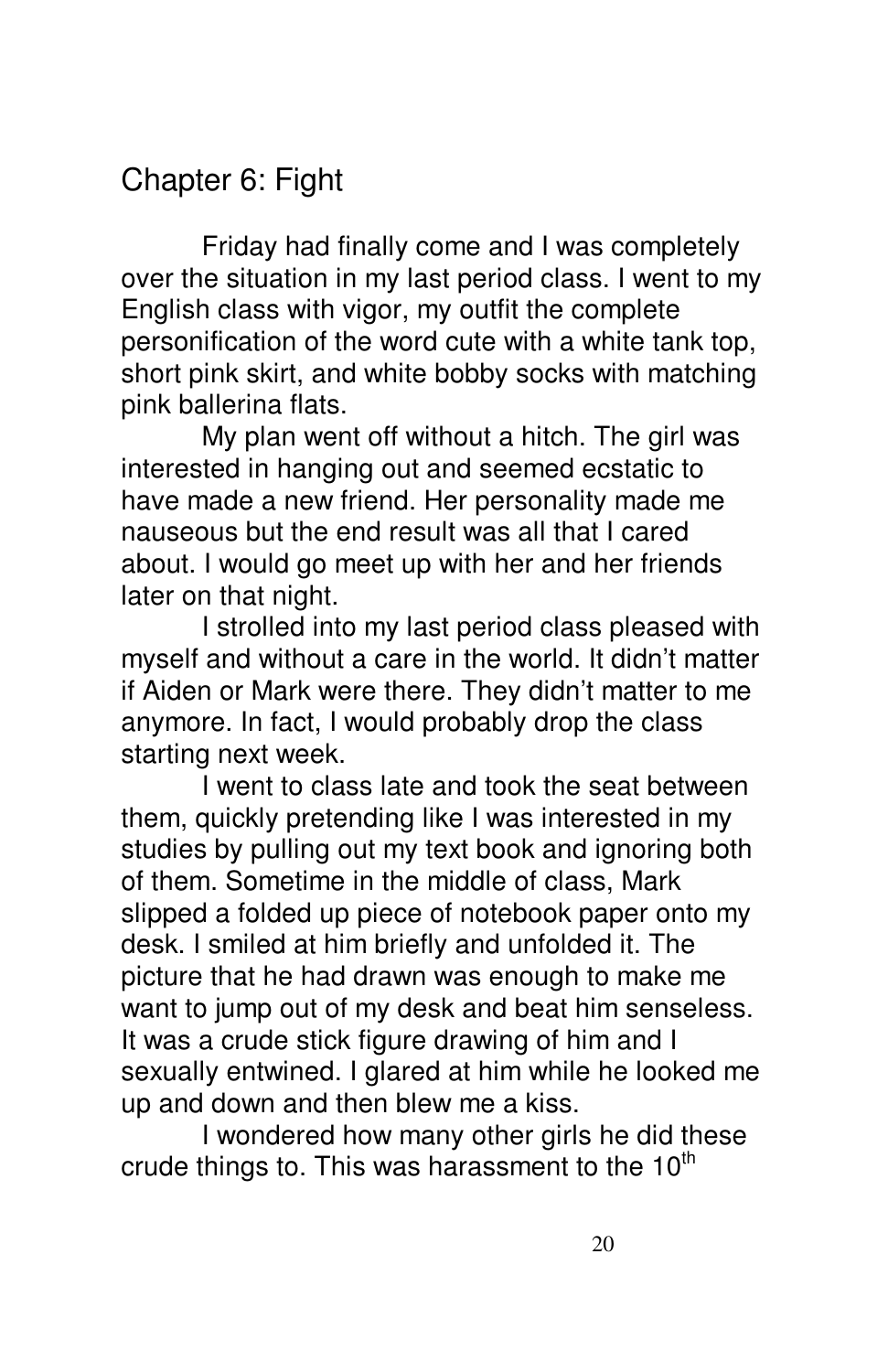degree. It was time that I did all of the women in the world that he may ever come in contact with a big favor.

 I smiled slyly at him and then scribbled something on the back of the piece of paper before tossing it carefully onto his desk when our teacher wasn't watching.

 The expression on Mark's face after reading the paper was priceless. He had a cocky smile of delight mixed with content disbelief at my proposition.

 I watched him rip a piece of notebook paper out of his binder and scribble something else on it before passing it back to me. This type of exchange went back and forth between us throughout the length of the class.

 After class was over he walked me out to my car. I walked several steps in front of him and could only imagine the looks that he was giving to my backside. Lusty teenage hormones would be his downfall.

 He stopped before reaching my car and his eyes widened in surprise.

 "This is your car?" He asked, his mouth agape as he marveled at the shining reflection that bounced off my Corvette's black paint job in the moonlight.

 "Don't be so shocked. My father is very wealthy," I replied, leaning against the car to watch everyone else depart from the parting lot.

"What year is it?" He asked.

"2011."

 "He must be very wealthy to afford to buy you a brand new car like this. Hell, the basic model starts at over \$50,000. What does your father do?" He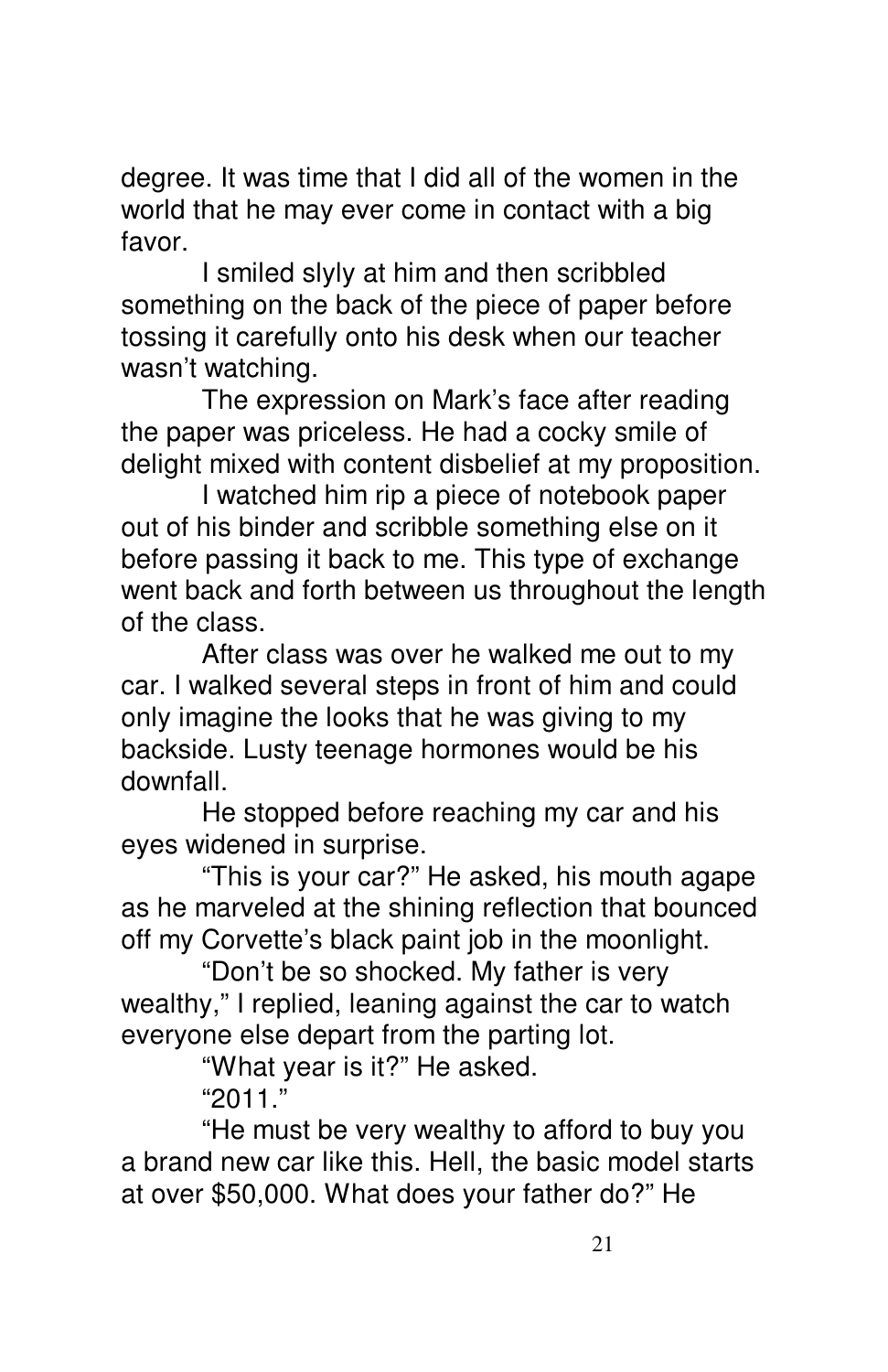asked while he walked around the vehicle, absorbing its every detail.

 "He's a cardiologist," I replied, completely unamused.

 I was very much used to boys drooling over my vehicles almost as much as they drooled over me. It was something I had endured throughout my whole immortal life due to my master seeing me well taken care of.

 "So," he mused, "When I beat you up we're going to be having sex in the backseat of this baby, right?"

I cringed internally and gritted my teeth.

"You're not going to win," I insisted.

 He stopped when he got back around to me and then propped himself up beside me, looming over me in what I'm sure he thought was an intimidating manner.

 "Do you think I'm going to take it easy on you because you're a girl?" He asked. "Should I take it easy on you?"

 Mark reached up his free hand to caress my face. I swatted it away in annoyance, being careful not to unleash my full strength. I wanted him to be naive to the fact that I could crush him like a bug in the matter of half a heart beat if I wanted to. He was too stupid to know what he had signed up for.

 "Can you keep your hands off of me until everyone leaves?" I gave him a sarcastic smile. "I'm sure you wouldn't want everyone around to watch me break your arm."

 He laughed in amusement. "I hope you have that much fire in the sack."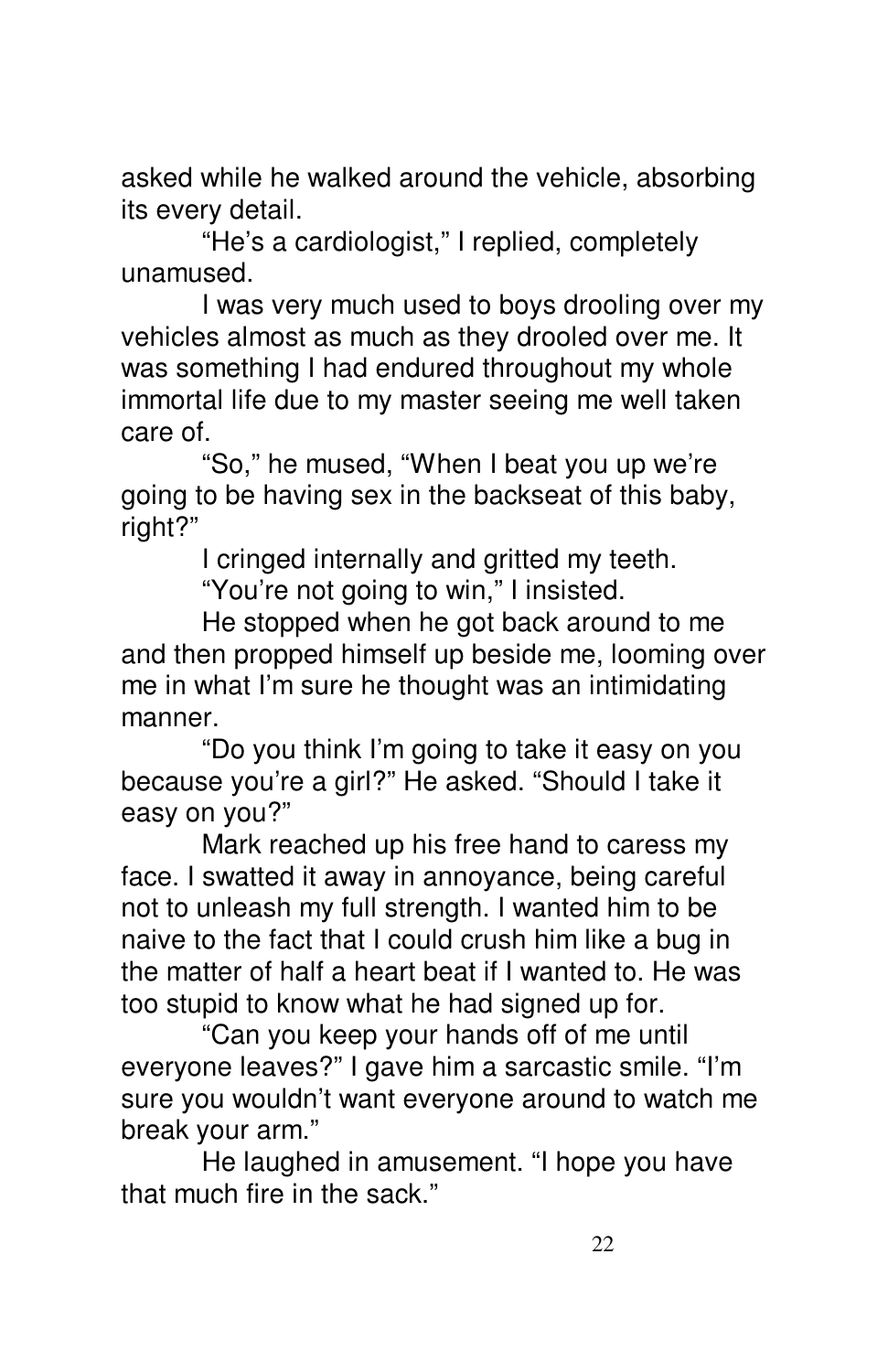"You'll never know."

 We waited around for what felt like an eternity. There were a few teenagers left in the parking lot who seemed intent on staying there all night, chatting it up as if they had nothing better to do.

 "I don't think they're ever going to leave," Mark whined impatiently.

"Yeah," I replied. "Oh well, let's do this."

 He was shocked at my sudden surrender to the situation. A small audience wouldn't be much of a problem though. In fact, they could only make things better. Rumors spread like wildfires in high schools. Hearing of his defeat all around campus would only bruise Mark's ego more.

 I stepped away from the car and walked several yards before stopping and turning back towards him. His mouth curled into that stupidly arrogant smile that I had already learned to hate. I glanced briefly at the other high schoolers who seemed not to take much notice of us.

 "Are you just going to stand there?" I taunted Mark, prompting him to walk towards me.

 When he got to where I was standing he smiled down at me and then surprised me by bending over for a kiss. I quickly punched him in the nose, forcing him to take a step back as he bent over to hold his face.

"You stupid bitch," he yelled.

 Now all attention was on us, which is exactly what I wanted.

 "Do you think I'm going to take it easy on you because you're a girl?" I smiled at him as he straightened himself back up. He glanced at me in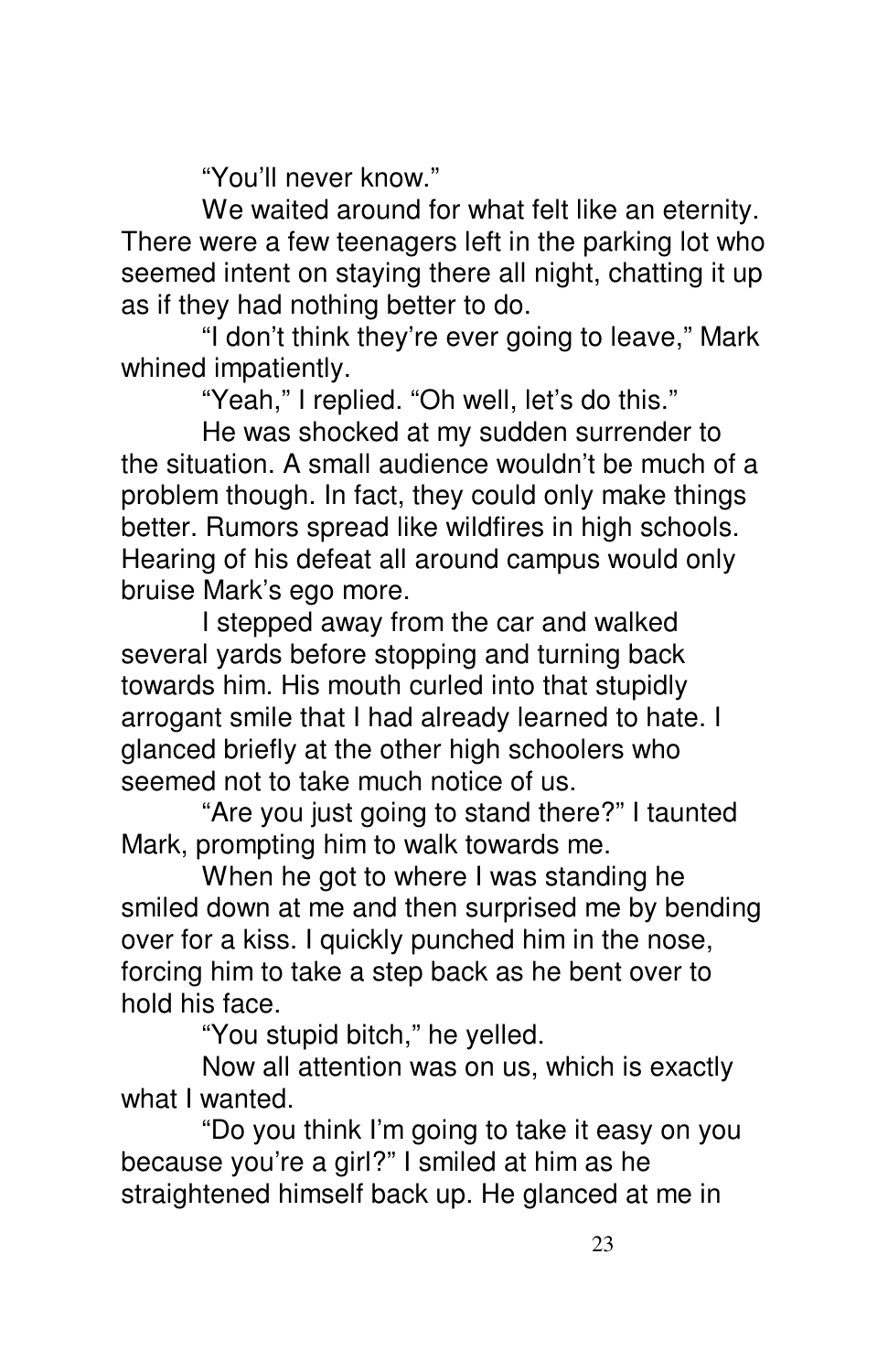quick anger before taking another moment to make sure that I hadn't broken his nose. "That was just a warning shot, by the way. Next time something is going to get broken."

 "What in the hell? Do you take martial arts or something?" He asked with a concerned glance at the group of teenagers that were now intently watching us.

 "Don't play down your weaknesses, Mark." I chided.

 "I wasn't even really going to hit you," he said, wiping his nose with his shirt. I could see the tears glistening in his eyes, the effect of the crushing of sensitive nerves in his face.

 "I really think you should, Mark. Cause I'm going to hit you again."

 I could hear the teenagers whispering to one another.

"Is that Mark Baxter?" One of them asked.

 "Yeah, Mark Baxter the football jock. He's getting his ass beat by a girl," the other one laughed.

 Excellent, I thought to myself. This would definitely be spreading like VD around school the next day.

 "Come on Mark, show me what you've got. I don't have all night, you know." I egged him on, watching his gaze turn to fire in humiliation.

 "Alright," he straightened himself back up. "But you better not call the cops or tell anyone. I don't want people to think that I'm a woman abuser." He approached me apprehensively. "And it's a shame I'm going to have to look at that pretty little face of yours all bruised while I'm sticking it to you."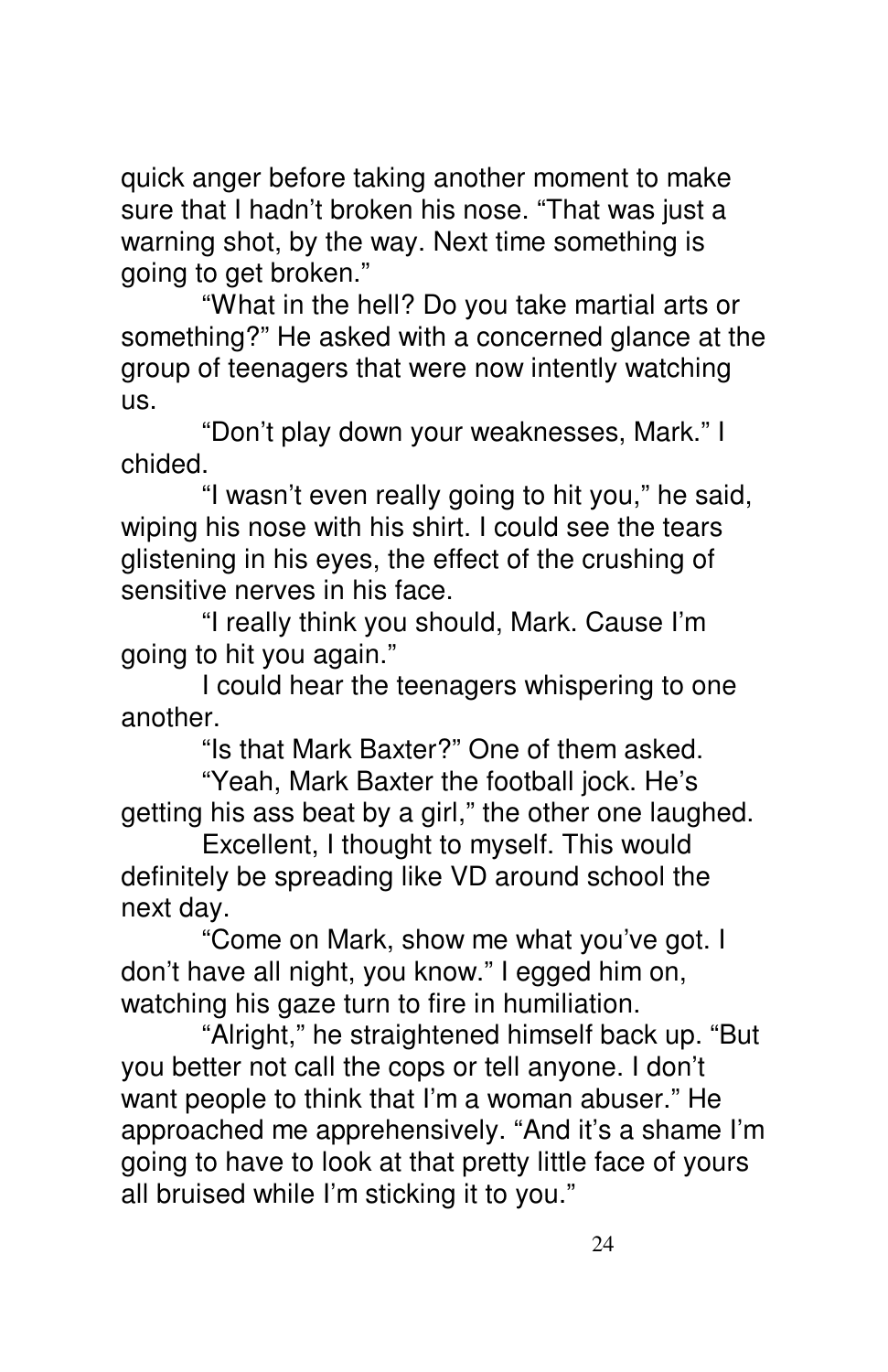He lunged at me with sudden angry force, but it was all for not. His fist landed lightly into my palm as I caught his hand mid-punch. The sudden shock in his eyes was quickly replaced by tension and pain as I squeezed. He cried out and clutched at his wrist with his free hand, trying to pull his fist out of my grasp.

 "Down boy," I said, forcing his body to bend in an unnatural position as he crumbled away from the pain.

 "You're going to break my hand!" He screamed in agony, totally oblivious to our onlookers. I knew very well that the only thing he could think about was the pain and anything that he could possibly do to get away from it.

 "Yeah," I smiled. "I am." And with that, I squeezed.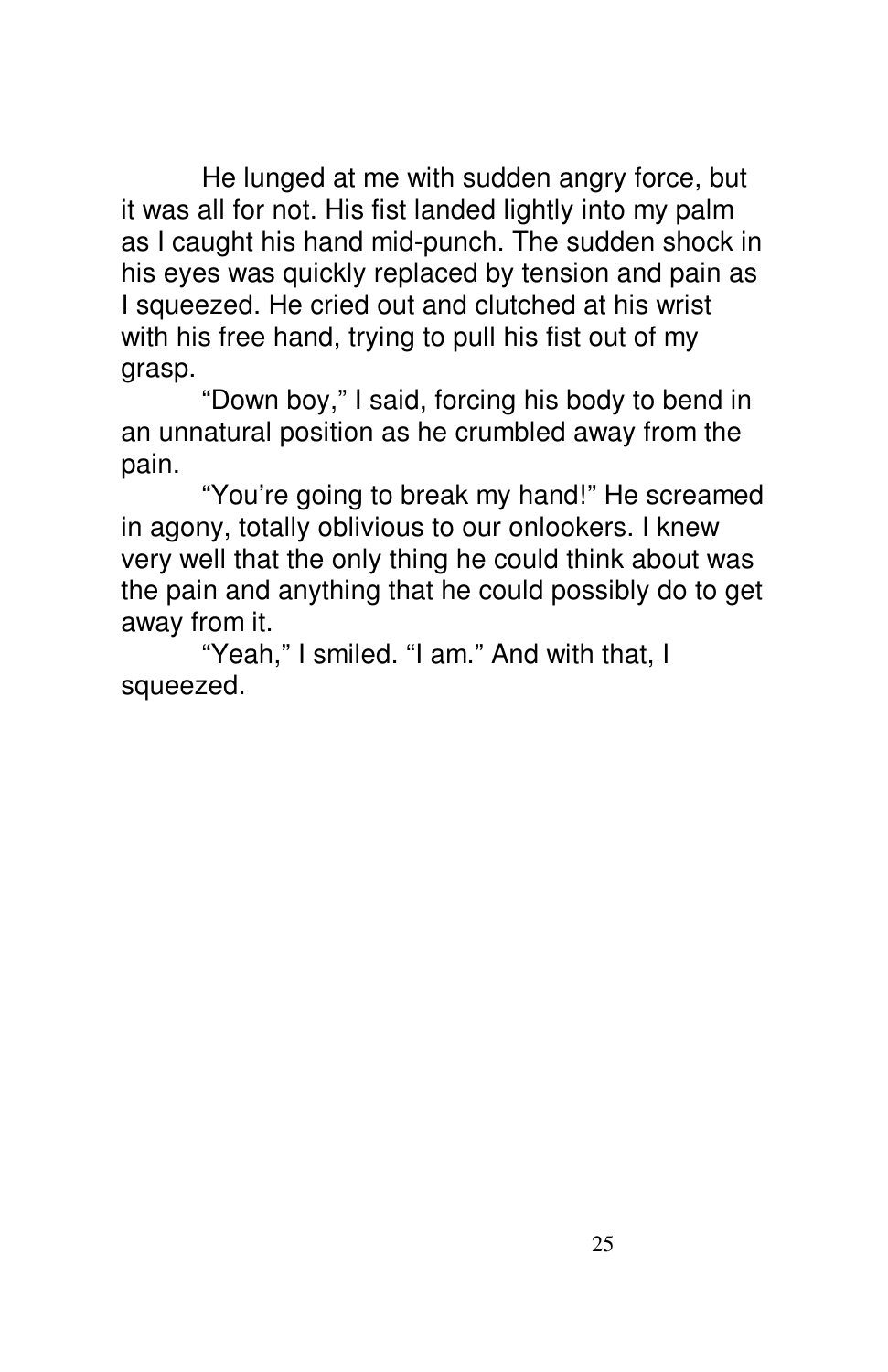# Chapter 7: A Piece of Paper

 The rest of the weekend went off without a hitch. I spent time with my target, Melissa, on Friday after the fight with Mark and a few hours shopping with her at the mall on Saturday night before it closed. Everything was starting to come together as planned, well, at least as far as my plan B was concerned.

 I decided to spend one more week taking my last night class, just so I could have the pleasure of seeing Mark's reaction to me when he walked in. I would be much amused to smile at him as he entered the classroom with his hand all wrapped up. But he seemed like such a prideful creature that I was almost sure he'd disappoint.

 As expected, he didn't show up. Oh well, one more week and then I would be out of the class as well. Besides, there was always the chance that he could have just been out of class due to having reconstructive surgery or something to that effect. I wasn't exactly sure how badly I had broken his hand. I just remembered listening in contentment to the crushing of bone beneath my fist. The warm feel of it sinking away from my icy touch as it warped and pressed itself further into his hand. The thought brought a smile to my face and a happy sigh to my lips.

Clack. A piece of paper skipped across my desk into view and startled me out of my pleasant thoughts of maiming Mark. I looked down at it and then glanced over at Aiden, who glanced briefly back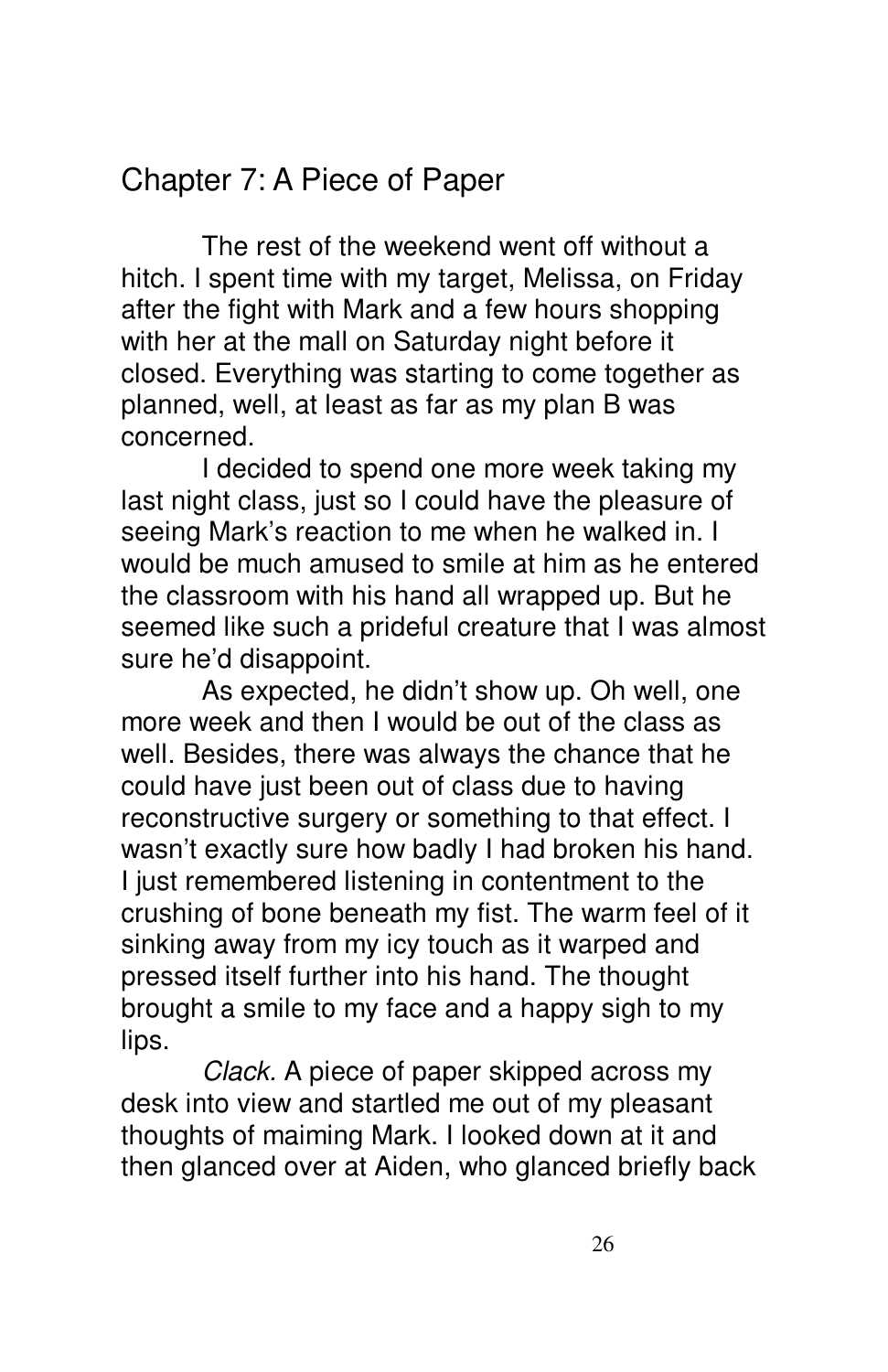at me and then down at the paper.

 I didn't bother smiling or showing any other type of concern or interest as I took the paper in hand and unfolded it. It said, "Did you really break Mark Baxter's hand?"

 A sly grin crawled its way across my face as I grasped my pen in hand and admitted to the dastardly deed.

 And that sparked the beginning of a very long series of notes back and forth. We talked about all sorts of things, from why I had moved to this quaint little town, to my various medical conditions, to issues that he had with his girlfriend which had been what had kept him from talking to me in the first place. Apparently she was very jealous. I informed him that she had no reason to consider me as a threat. Since my father and I moved around so much, I didn't bother investing time in dating anyone. My father wouldn't stand for the thought anyways.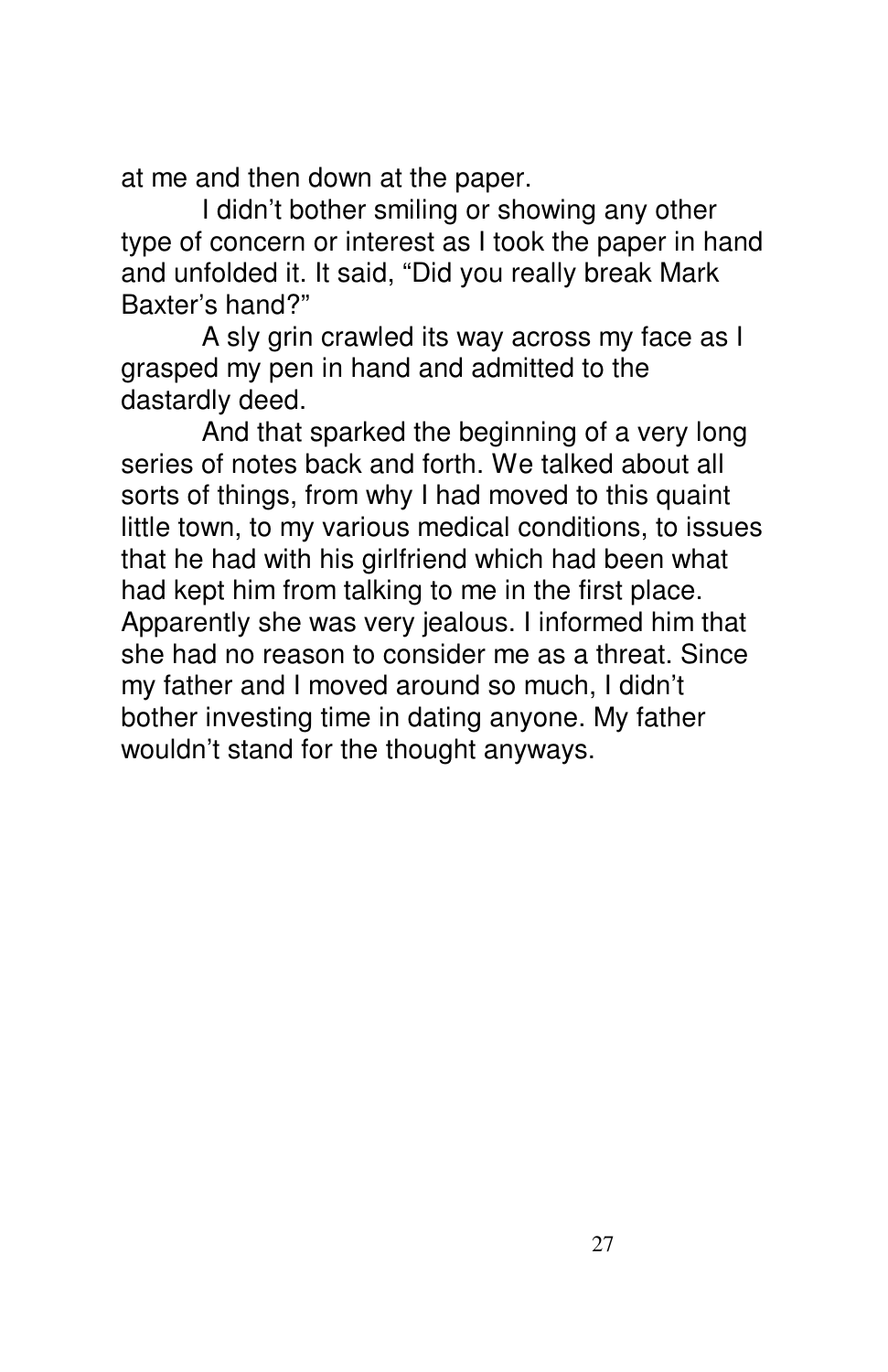# Chapter 8: Finally

 By the next day Mark had returned to class, and as predicted his hand was all wrapped up in bandages. He completely ignored me as he took a new seat at the opposite end of the classroom.

 "Looks like he wants to be as far away from you as possible," Aiden joked.

 "It would seem that way." I smiled in Mark's direction.

 The class went on as normal and ended the same as it had every previous day. Aiden offered to walk with me to the parking lot and I cheerfully took him up on his offer.

 "So," he said awkwardly as we approached my Corvette. "Oh man, is this yours?" His eyes bugged as I clicked the automatic locks on the car to open it.

 I smirked at the fact that the car had completely made him lose track of what he was originally going to say.

 "Do you like it?" I asked, well knowing the answer already.

 "Yeah. It's amazing," he replied, doing the same walk around that Mark had done. "I had seen it in the parking lot but thought it belonged to a teacher."

 "Nope. It's mine." I shrugged. "Daddy spoils me."

 "You're not kidding," he paused to look back up at me seriously. "No offense."

 "None taken." I smiled, watching his adorable wonderment. He looked absolutely delicious in the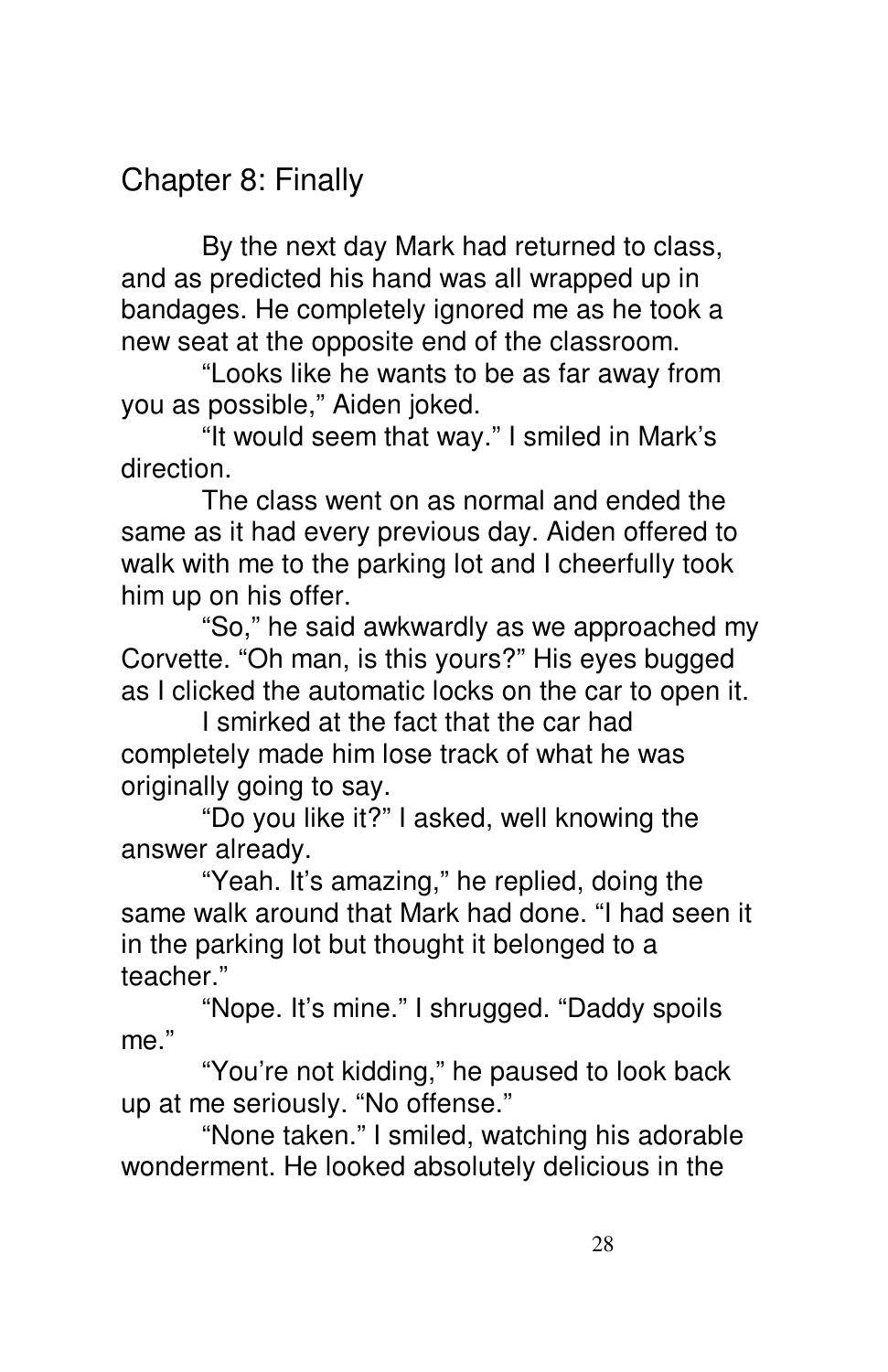moonlight, and the fact that he was honest enough to tell me that he had a girlfriend indicated that he probably wasn't as bad tasting as I had originally thought. "Maybe I'll let you drive it sometime."

 "Really?" He asked with excitement in his voice. His eyes caught the moonlight just perfectly enough to add drama to the already emotionally infused response. I couldn't help but giggle.

"If you want."

"Wow! Cool."

 It took him a few more minutes to recompose himself before he walked back over to where I was standing beside the car door. He looked suddenly nervous, reaching behind his head to scratch the back of his neck.

 "Are you alright?" I asked, looking at him strangely.

 "Yeah, I'm fine," he hesitated. "I talked it over with my girlfriend and she said it would be cool if you came and hung out with us one night . . . Since you don't have any friends here and all," he continued slowly scratching the back of his neck for a few moments before putting his arm back down.

 "Yeah, that would be great." I smiled, now wishing I hadn't wasted so much time getting to know that Melissa girl.

 "So, um, maybe Friday after class. We usually go to J's Burgers to hang out and grab something to eat. Well," he hesitated again. "Not usually, but that's when Deblin wants to go, so, yeah, that's where we'll be."

 I giggled at him again. I couldn't tell if he was nervous because he liked me or because he truly felt